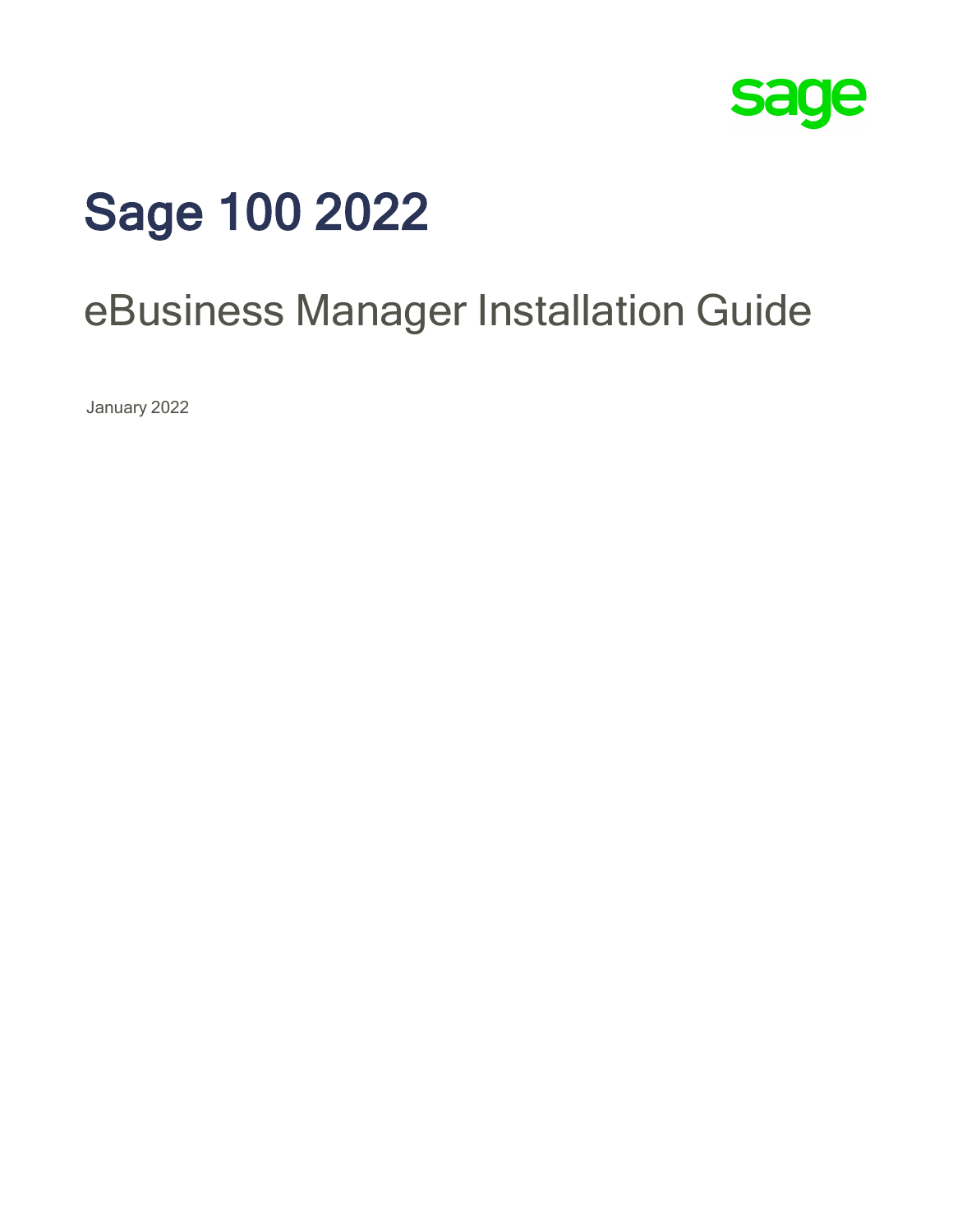This is a publication of Sage Software, Inc.

© 2022 The Sage Group plc or its licensors. All rights reserved. Sage, Sage logos, and Sage product and service names mentioned herein are the trademarks of The Sage Group plc or its licensors. All other trademarks are the property of their respective owners.

Last updated: January 26, 2022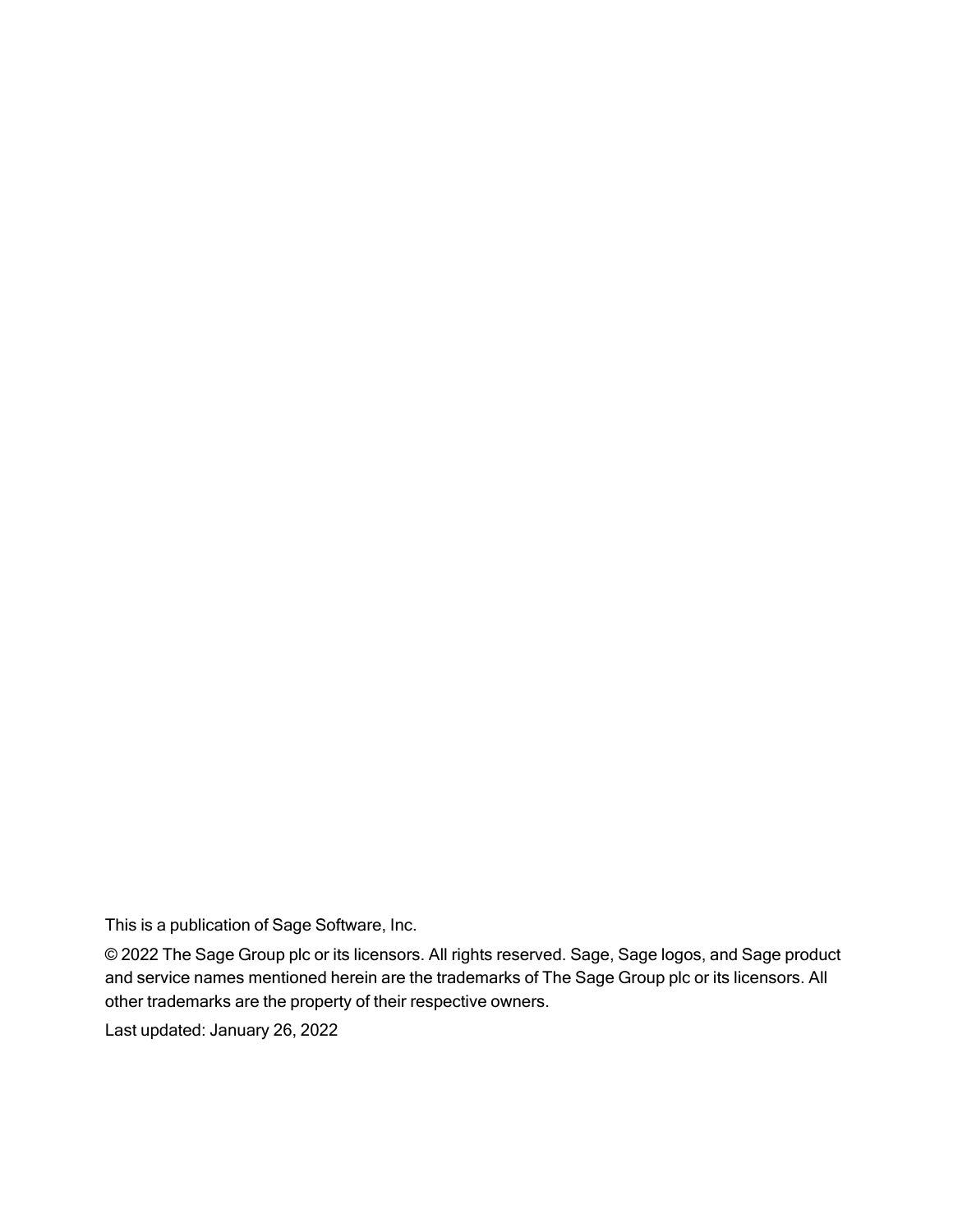# **Contents**

| Architecture <b>Manual</b> 2                                                             |    |
|------------------------------------------------------------------------------------------|----|
|                                                                                          |    |
|                                                                                          |    |
|                                                                                          |    |
|                                                                                          |    |
|                                                                                          |    |
|                                                                                          |    |
|                                                                                          |    |
|                                                                                          |    |
|                                                                                          |    |
|                                                                                          |    |
|                                                                                          |    |
| Installation Checklist <u>[</u> [11] Installation Checklist <b>[17] Installation</b> (17 |    |
|                                                                                          |    |
|                                                                                          |    |
|                                                                                          |    |
|                                                                                          |    |
|                                                                                          |    |
|                                                                                          |    |
|                                                                                          | 25 |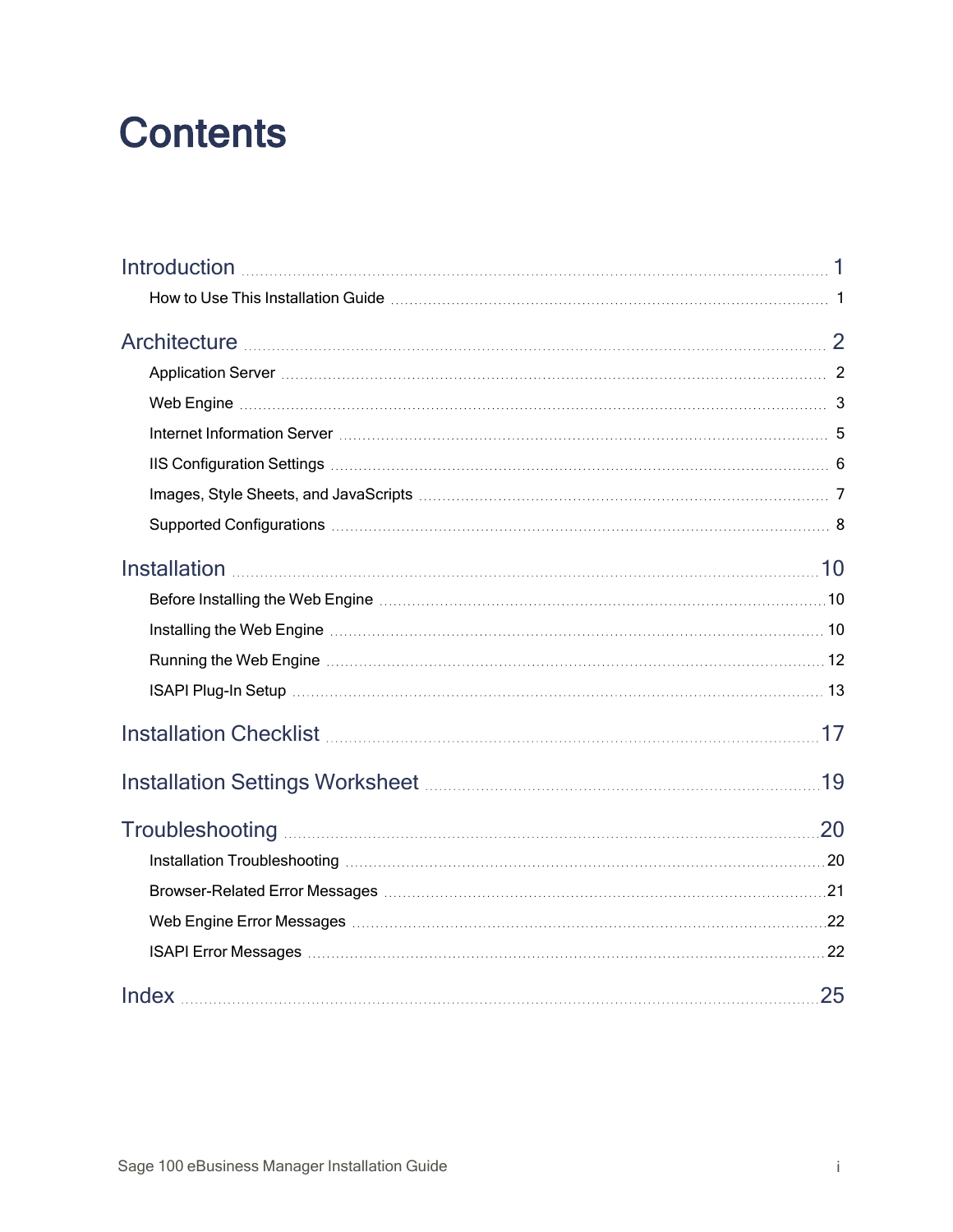# <span id="page-3-0"></span>Introduction

The eBusiness Manager module is designed to provide an electronic commerce solution through the Internet. In addition to the eBusiness Manager programs, modifiable HTML templates are provided to create a Web site quickly. These templates allow you to create Web pages that are dynamically generated based on the eBusiness Manager applets installed, the user's security rights, and the data files.

The eBusiness Manager module uses an Internet Server API (ISAPI) Plug-In developed for Microsoft® Internet Information Server (IIS). This plug-in redirects requests to the Web Engine running behind a firewall. This structure provides for Secure Sockets Layer (SSL) and firewall configurations to ensure adequate security for the user.

# <span id="page-3-1"></span>How to Use This Installation Guide

This installation guide discusses the installation, configuration, and architecture used by the eBusiness Manager module. Refer to this installation guide when setting up the eBusiness Manager module for the first time or when making changes to your network (such as changing Internet Service Providers [ISPs] or moving the software to another server).

Important! This manual is written for the experienced Microsoft IIS and Internet user. Knowledge of these areas is required.

The eBusiness Manager installation process is more complicated than standard modules. Every effort has been made to make this process as simple as possible; however, before you start, you must know some important information about your network configuration. Review the ["Installation](#page-19-0) Checklist" (page [17\)](#page-19-0) to assist in obtaining all of the information required to install the eBusiness Manager module.

For information on the eBusiness Manager module, see the Help system. For a complete list of system requirements, refer to the Supported Platform Matrix. To access the matrix, see article ID [47649](https://support.na.sage.com/selfservice/viewdocument.do?noCount=true&externalId=47649) in the Sage Knowledgebase.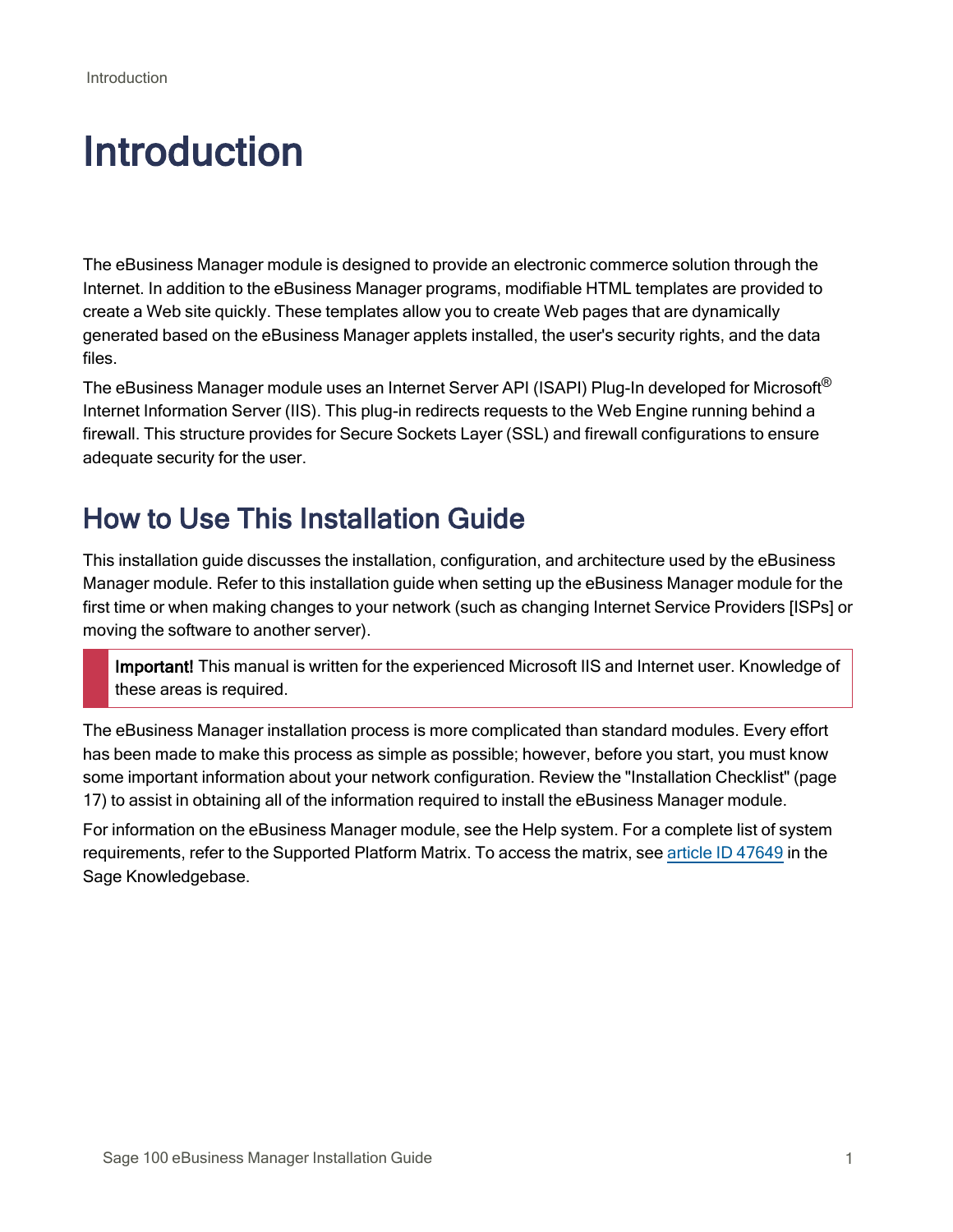# <span id="page-4-0"></span>**Architecture**

The eBusiness Manager architecture is divided into three servers, which split the overall processing power requirement for optimal flexibility and performance.

#### <span id="page-4-2"></span>• Application Server

This is the existing Application Server from which data is accessed. Existing users already have an Application Server and only need to install the eBusiness Manager module. Application modules must be updated to the levels compatible with the eBusiness Manager module.

#### <span id="page-4-5"></span>• Web Engine

This is the server that performs the HTML merges with data. The Web Engine can be installed on the same server as the Application Server, but not in the same folder. The Web Engine has its own set of programs that must not be combined with the Sage 100 data and program files.

#### <span id="page-4-4"></span>• Microsoft Internet Information Server (IIS)

This server hosts the Web site used for the eBusiness Manager module and is the primary access point for all users (customers and "casual visitors") to access the company's Web site. An ISAPI Plug-In installed on this server redirects eBusiness Manager requests to the Web Engine.

The installation and configuration of each of these servers is discussed in detail throughout this installation guide. The system requirements for running the Web engine are the same as the requirements for Sage 100. For a complete list of system requirements, refer to the Supported Platform Matrix. To access the matrix, see article ID 47649 in the Sage Knowledgebase at support.na.sage.com.

# <span id="page-4-1"></span>Application Server

The eBusiness Manager module is supported on both the Sage 100 Standard and Advanced platforms. Many of the features available in the eBusiness Manager module are configured from their respective modules, such as Inventory Management and Accounts Receivable. All configurations can be performed from within the software. For information on configuring the eBusiness Manager module, see the Help system.

## <span id="page-4-3"></span>Configuration Settings

The following settings must be configured on the Application Server before the eBusiness Manager module is fully functional. Many of these configuration settings can be set up before installing the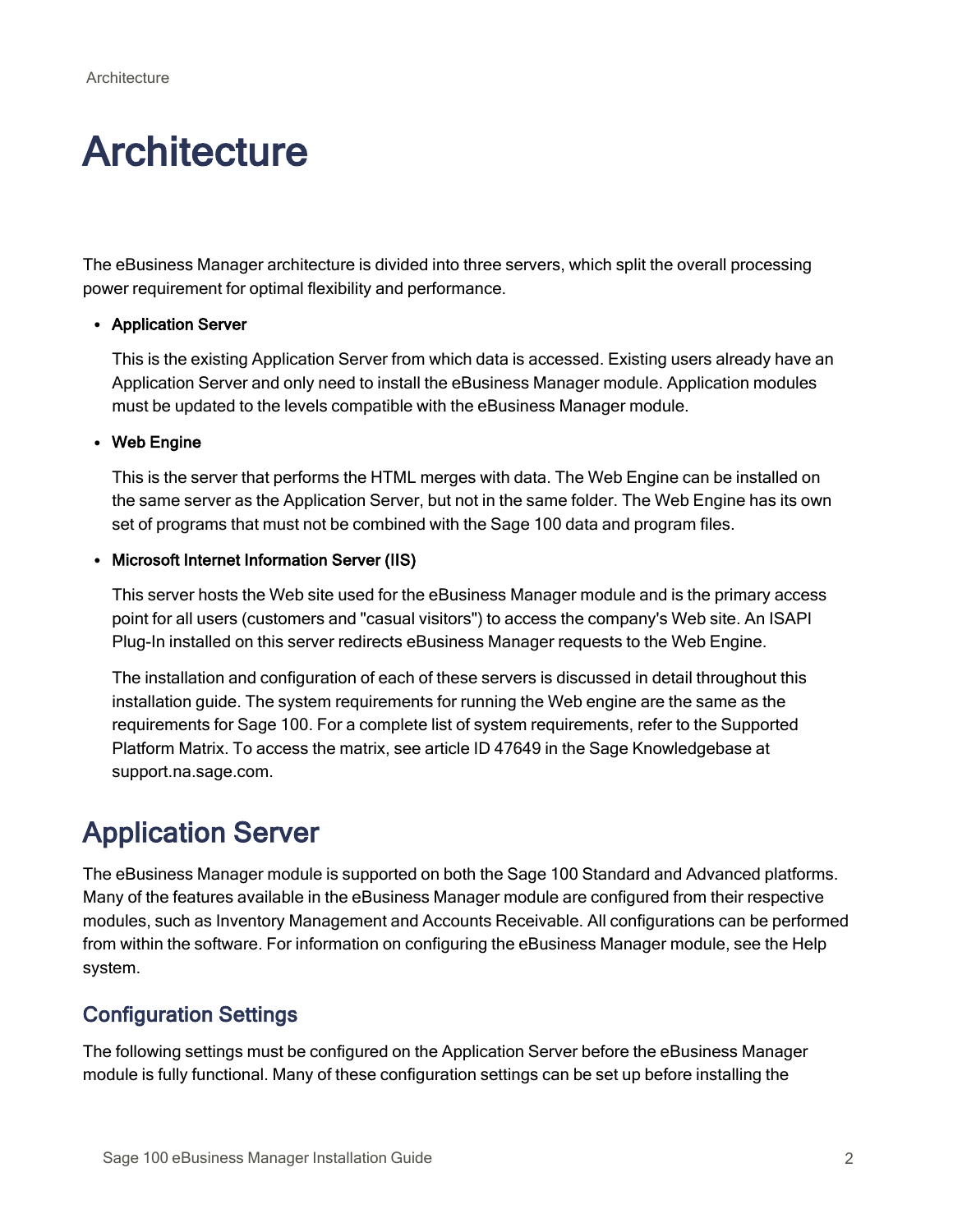eBusiness Manager module.

- The Application Server must have a share point defined that points to the data. The Web Engine must be able to access data on the Application Server in order to generate Web content. The user account configured to run the Web Engine must, therefore, have access and appropriate permissions to the Application Server to access data.
- For each company that you want to allow customers to access the eBusiness Manager module, you must set up eBusiness Manager data for user accounts and define product categories.

Note: The share point folder must be above the MAS90 folder, and its name must not contain the words "MAS90", "home", or "soa".

When the Application Server and Web Engine are installed on separate servers, one of the most common problems encountered is with user permissions. The account running the Web Engine must have a secure connection to the Application Server and full rights to the data on that server.

After all the eBusiness Manager components are installed, the Application Server must be configured with the following information.

- The Application Server requires the IP address or server name and port number for the Web Engine, and the URL and port number for the IIS.
- The Application Server requires the IP address of the user's Simple Mail Transfer Protocol (SMTP) server to send e-mail from the Web Engine.

## Workstation Settings

If you are using Sage 100 Advanced to associate image files with categories, you must enter a UNC path to the Application Server during Workstation Setup. For more information, refer to your *Installation and* System Administrator's Guide.

# <span id="page-5-0"></span>Web Engine

You must know where the Application Server is installed and make sure the Application Server is accessible from the server on which the Web Engine is being installed. For more information, see ["Installing](#page-12-2) the Web Engine" (page 10).

The Web Engine is built on Sage ProvideX technology to publish dynamically created Web content by merging standard HTML documents with data files. The Web Engine listens on a specific Transmission Control Protocol (TCP) port for requests for data from the IIS. It then returns content to the IIS, which sends the content back to the requesting user's browser.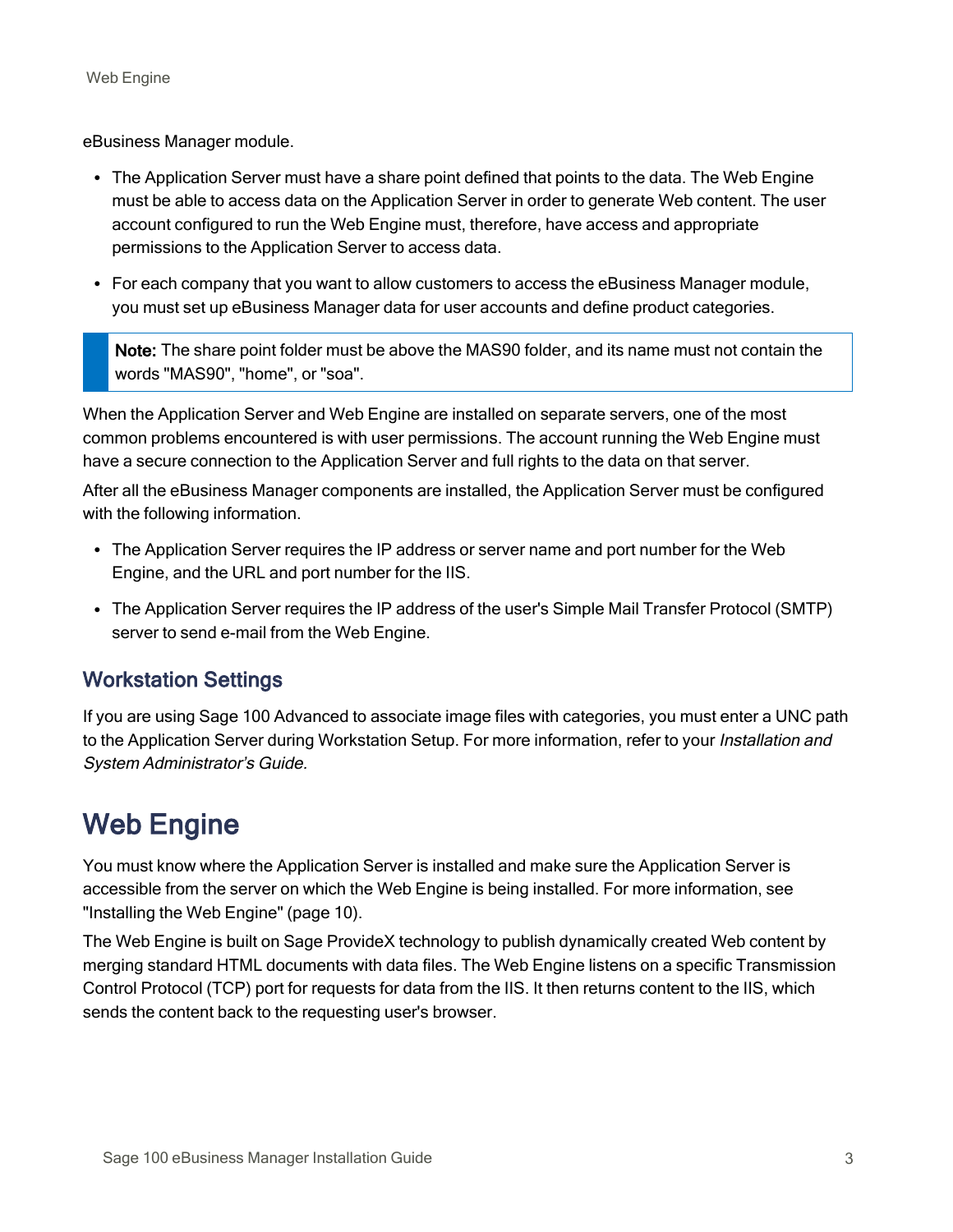## <span id="page-6-1"></span>Web Engine Components

The Web Engine consists of the following components. These components cannot be shared with an existing installation.

- ProvideX Interpreter with Web-enabled activation key
- ProvideX Web Engine programs
- HTML templates and merging programs
	- <sup>l</sup> Templates have an .htm extension and can be modified to add additional graphics or content. Back up any files you modify, or save them with a new name, then modify the template. These files will be overwritten the next time you install the Web Engine. For more information, see Template Maintenance in the Help system.
	- Merging programs have an IW prefix (for example, IW Customer.m4p) and can only be modified by an authorized development partner.
	- All templates and merging programs are located in the IW folder. There are no companyspecific files on this server.
- E-mail program used to send electronic mail through an SMTP server

These components are installed and configured as part of the installation process. After they are configured, they do not need to be modified unless the configuration changes (for example, the Application Server moves to another physical server).

## <span id="page-6-0"></span>Web Engine Configuration Settings

The following configuration information is required when setting up the Web Engine.

#### Access to the share point on the Application Server

The Web Engine must determine where to obtain its data, and must have sufficient rights to do so. The path to the Application Server is stored in the webhide.ini configuration file in the following folder on the Web Engine server:

C:\Sage\Sage Web Engine\WEBENG\Home\Lib\\_Web

If you need to change the path to the Application Server, reinstall the Web Engine (rather than modifying the configuration file directly).

Note: The Web Engine can point to only one Application Server.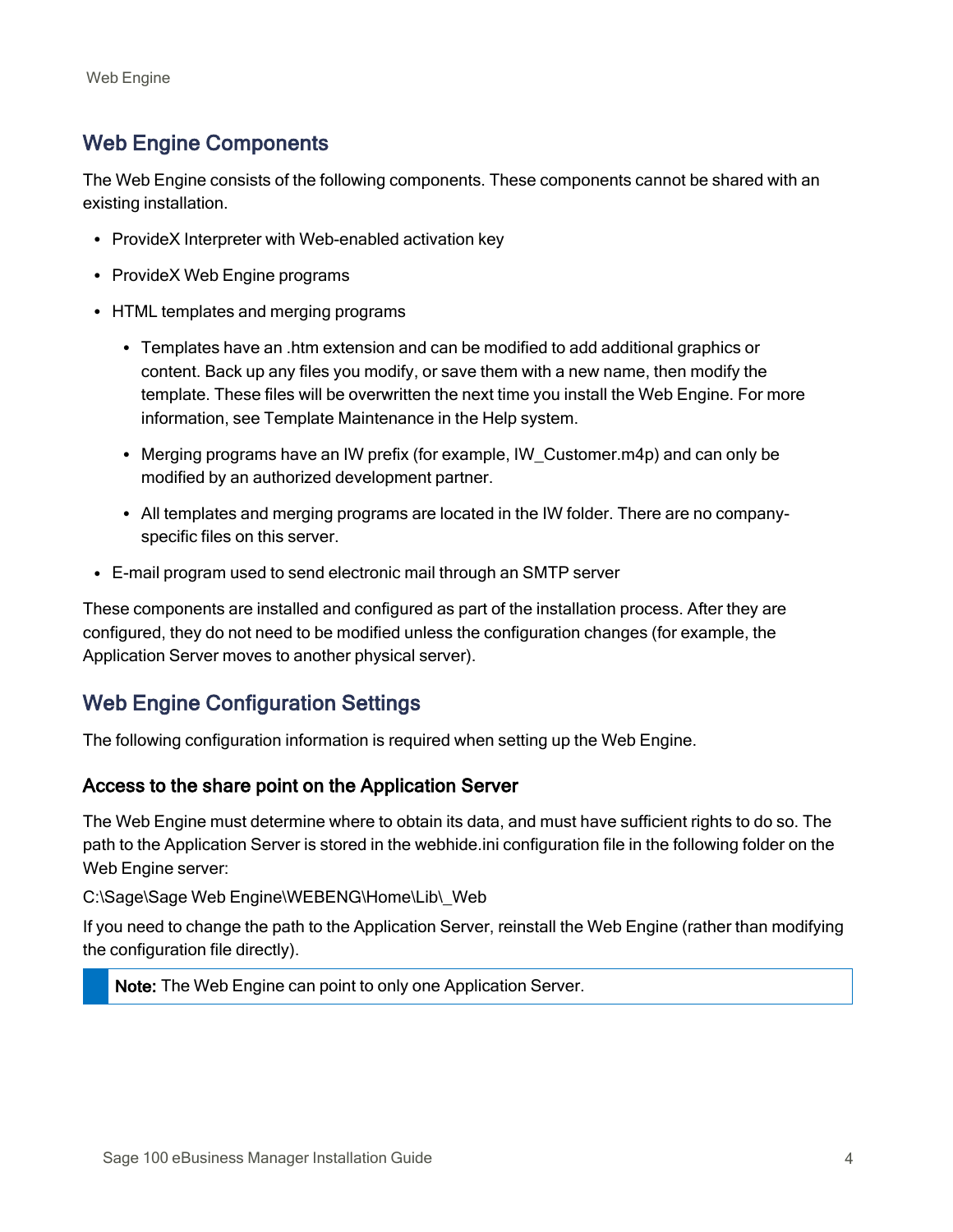#### Port on which the Web Engine will be listening

This port is required for the configuration of IIS. By default, the port is set to 2953; however, users can set the port to any value. For security reasons, the port should not be set to 80 or any other commonly used port.

#### Certificate for Secure Transactions

To secure the transmission of data between IIS and the Web Engine using SSL, you must provide a secure port (the default port number is 2954) and a certificate in .pem format. This certificate should be different from the certificate used on IIS for secure transactions.

## <span id="page-7-0"></span>Internet Information Server

The eBusiness Manager module requires the Microsoft Internet Information Server (IIS) to host the Web site used to access the data. For system requirements, refer to the Microsoft requirements. The use of the eBusiness Manager module does not preclude the use of the IIS for the corporate Web site; access to the data files is accomplished through a link from the user's Web site to the Web Engine.

Users must establish an account with an Internet Service Provider (ISP) to gain access to the Internet. The ISP can offer a number of services, depending on how large your company is and whether you want to administer your server directly or have the ISP manage and maintain your Web site. The eBusiness Manager module supports both configurations.

### <span id="page-7-1"></span>Installation Steps

The installation program assumes that IIS has been installed on the server. For system requirements, refer to the Microsoft requirements.

1. Configure IIS. You may want to import or create a website for public web users. Make sure the website can be accessed from the internet, specifically from a computer that is not connected or physically located on the same backbone as the IIS Web Engine.

Important! Do not proceed with the installation if the Web site cannot be accessed.

2. Install the ISAPI Plug-In. If firewalls are set up, the most significant modification required will be to open a port through the firewall to your internal network to allow data to transfer freely between the IIS and the Web Engine. Make sure the network administrator understands what is required and that this procedure is completed before installation. Some information technology (IT) departments may prefer to have an outside consultant perform any firewall modifications; this process can take some time. You will need to coordinate with the IS department to make the installation go smoothly.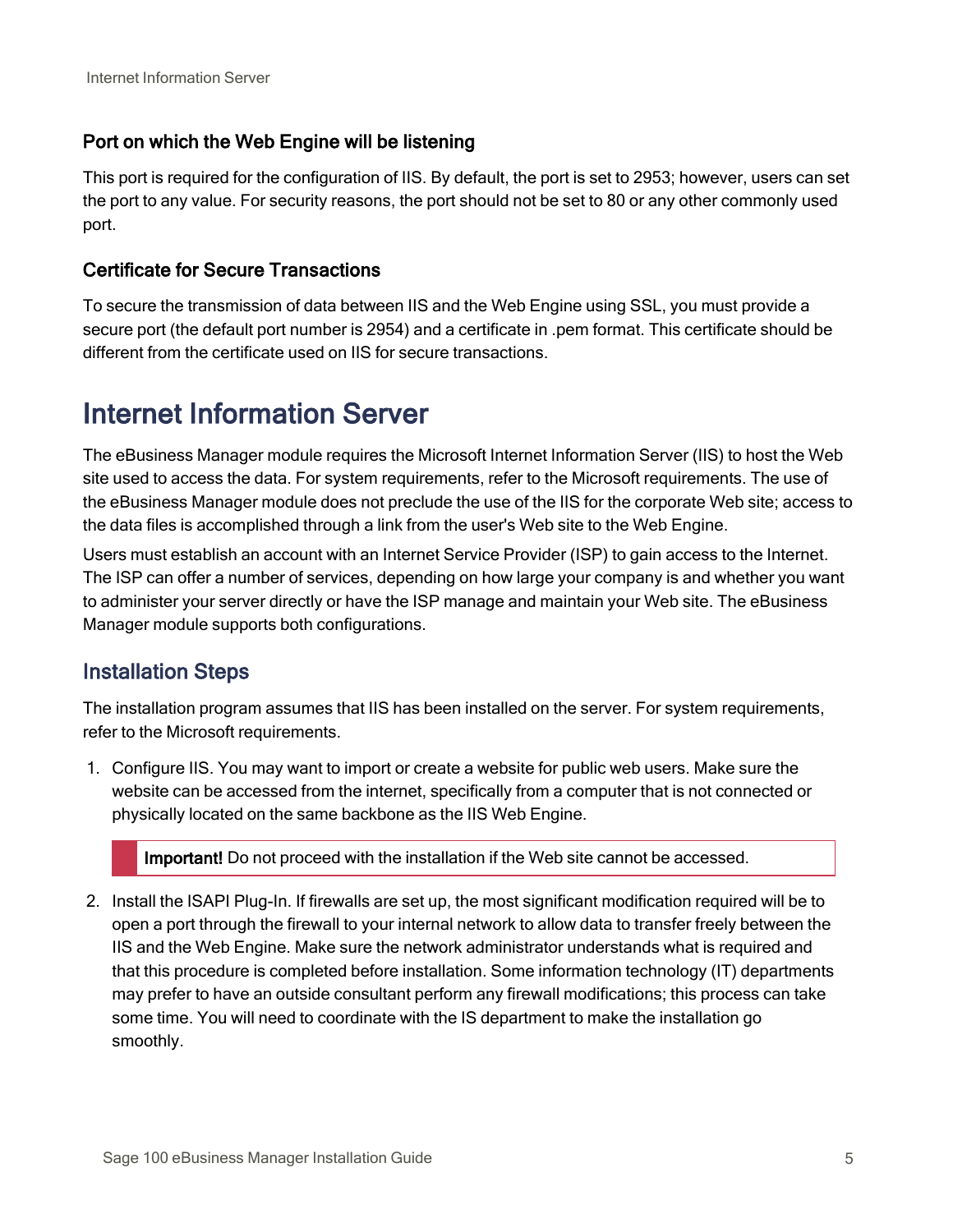The IT administrator must have the TCP port number that the Web Engine is monitoring and the IP address of the IIS. The IT administrator may need more information, based on the type of firewall you use.

3. Add the following links to the web page where you want to access the eBusiness Manager module:

http://www.example.com/IW\_Login.m4p.pvx?;login (for .order customers)

http://www.example.com/IW\_Products.m4p.pvx?;products\_no\_tree? company=xxx (for .store customers and when not using frames.)

or

http://www.example.com/IW\_Login.m4p.pvx?;products?company=xxx (for .store customers and when using frames)

Replace www.example.com with the domain of your Web site. The link can be a graphic button or plain text. You can use an IP address instead of a URL if the Web Engine is not a published server (visible/accessible using the Internet).

Note: For .store customers, the link specified here must match the path at the HREF Link in the Menu Maintenance window if STORE\_MAIN is selected at the Group field and 0030 is selected at the Sequence field.

Clicking the link accesses the Web Engine and displays the logon window for .order customers and the Products and Services Web page for .store customers.

# <span id="page-8-0"></span>IIS Configuration Settings

Generally, the ISAPI Plug-In is configured in the eBusiness Manager Options window. Using FTP or some other transport mechanism, you must copy the configuration file to the IIS, along with the images, JavaScripts, and style sheets for the Web site. For more information, see eBusiness Manager Options in the Help system.

#### <span id="page-8-1"></span>To manually configure the ISAPI Plug-In

- 1. If it is necessary to move the MASISAPI.DLL and supporting files to a new path, you must reconfigure its application mapping.
	- a. From the Microsoft Management Console (MMC) for the IIS, right-click the website and click Properties.
	- b. In the Properties dialog box, select Home Directory and click Configure.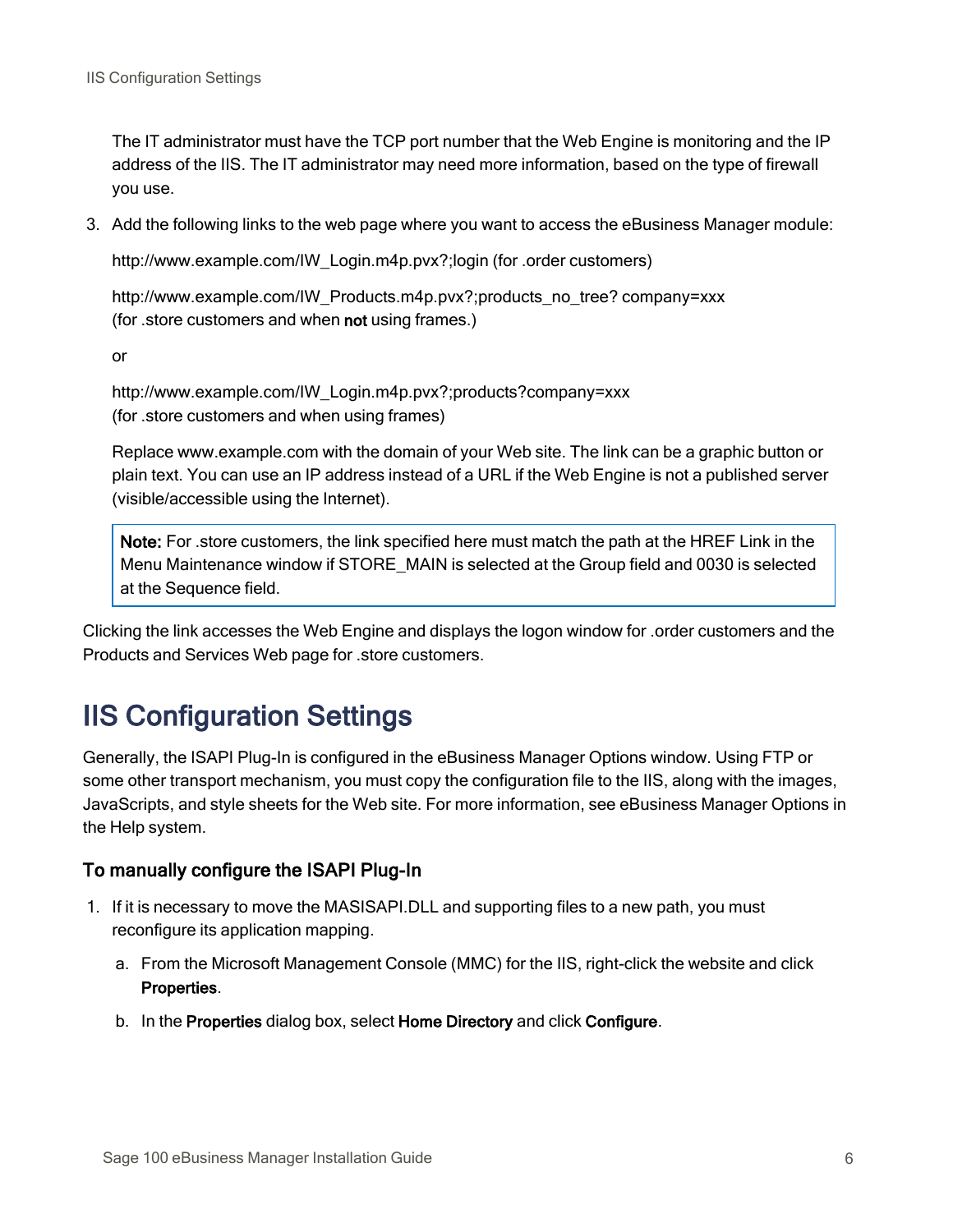- c. In the Configuration dialog box, select App Mappings.
- d. Select the .pvx extension and then click Edit.
- e. Browse to the new path for the MASISAPI.DLL file and then click OK to confirm the change.
- 2. From any browser, connect to the Web site and run the \_\_ DEBUG.PVX program (for example, enter www.example.com/ debug.pvx). The ISAPI Plug-In information should appear, providing details about the ISAPI configuration. Verify these settings.
- 3. If you relocate the Web Engine to another machine or change IP addresses, you may need to change the mappings for the ISAPI Plug-In to a different Web Engine. One instance of the ISAPI Plug-In on a server can be mapped to multiple Web Engines, but those Web Engines must be on separate servers.

The configuration file for the ISAPI Plug-In is located in the root folder for each Web site on IIS. Do not edit the MASISAPI.INI file on the server. Make appropriate changes in the eBusiness Manager Options window, which re-generates the MASISAPI.INI file, and then publish the MASISAPI.INI file to the IIS. For more information, see Publish Files to the Internet in the Help system.

Note: For a list of the MASISAPI.DLL and its supported files, see ["Installing](#page-15-1) the ISAPI Plug-In" [\(page](#page-15-1) 13).

# <span id="page-9-0"></span>Images, Style Sheets, and JavaScripts

The eBusiness Manager module allows you to publish all images, style sheets, and JavaScripts to IIS. This reduces the amount of traffic between the IIS and the Web Engine when users are requesting Web pages. You can republish all images, style sheets, and JavaScripts to the IIS at any time using FTP or some other transport mechanism. For more information, see Publish Files to Web in the Sage 100 help.

Sage can update the JavaScript files at any time. Changes made to JavaScripts are overwritten when the software is reinstalled or upgraded. If you make changes to the JavaScripts, be sure to copy or rename the existing script, so that your changes are not deleted during the next installation. The new JavaScript program name must replace the standard JavaScript name in the affected HTML templates.

## <span id="page-9-1"></span>Copying Images

Images must be copied or published to the images folder under the root folder of your Web site. Web pages have been coded with the assumption that all images are located in this folder. If your images are not appearing on the Web site, verify that all of your images are in the images folder under the root folder of your Web site. JavaScripts and style sheets must be stored at the root folder of the Web site.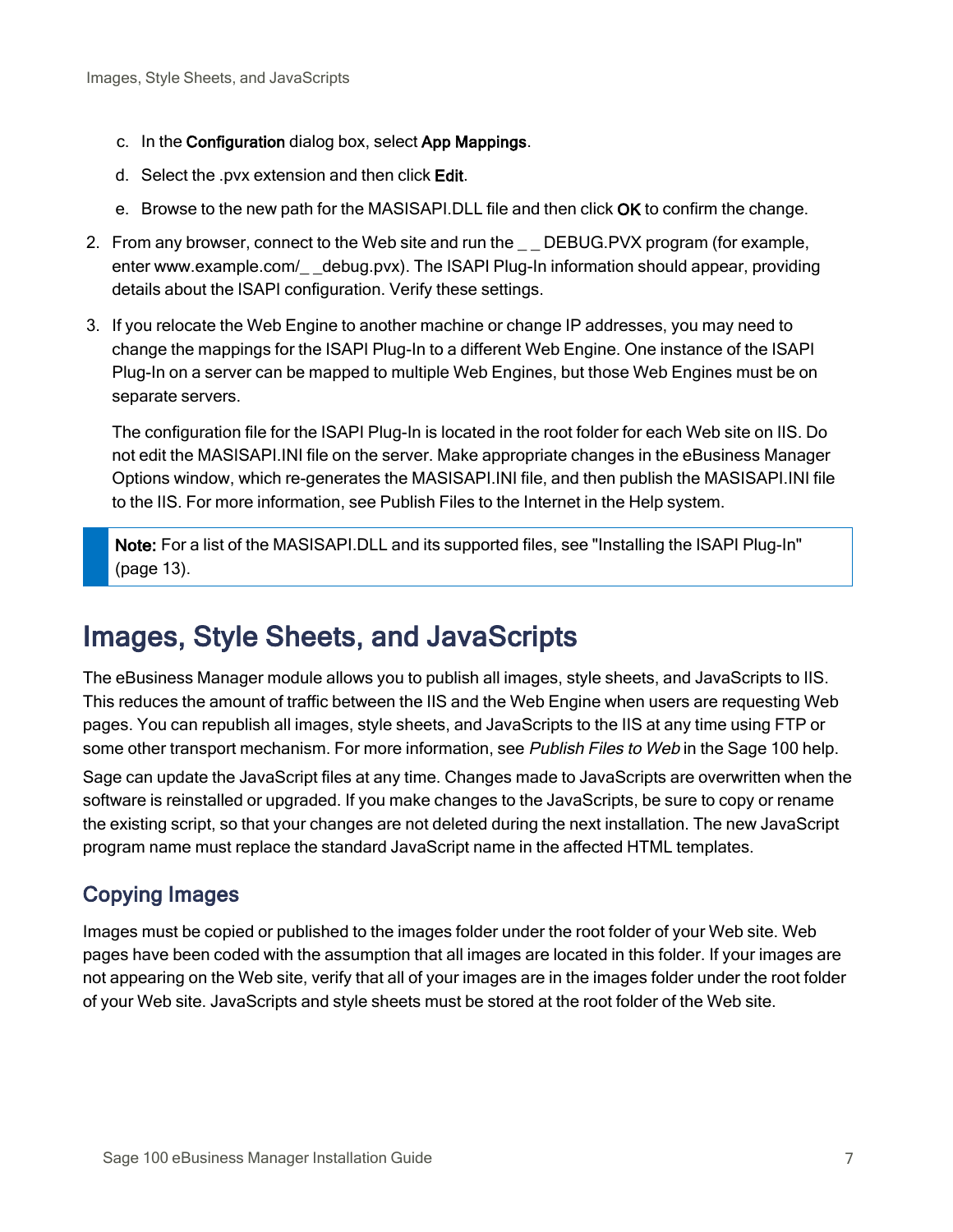All images for all companies that are eBusiness Manager-enabled must be copied into the images folder on IIS. Avoid using the same file names for the images in any company or the incorrect image may appear on your Web site.

# <span id="page-10-0"></span>Supported Configurations

The illustrations shown in this section represent different generic configurations supported by the eBusiness Manager module. All networks follow a similar configuration. These illustrations refer only to components essential to the eBusiness Manager module.

### <span id="page-10-1"></span>Company-Hosted Web Site

The following illustration shows a standard configuration in which the company hosts and maintains their own website. Many companies have this configuration because their Web sites change regularly and they want complete control over the site. This configuration also has a direct line into the Internet through an ISP and a firewall, preventing unauthorized users from accessing the internal network.



#### Corporate Intranet

## <span id="page-10-2"></span>ISP-Hosted Web Site

The following illustration shows a standard configuration in which the company's website is hosted by an ISP. Some companies may choose this option because they do not need, nor have the resources to maintain a Web site on a full-time basis, but want to keep a Web presence on the Internet. Multiple Web sites can be hosted on the same machine. A direct connection is made from the ISP to the company's site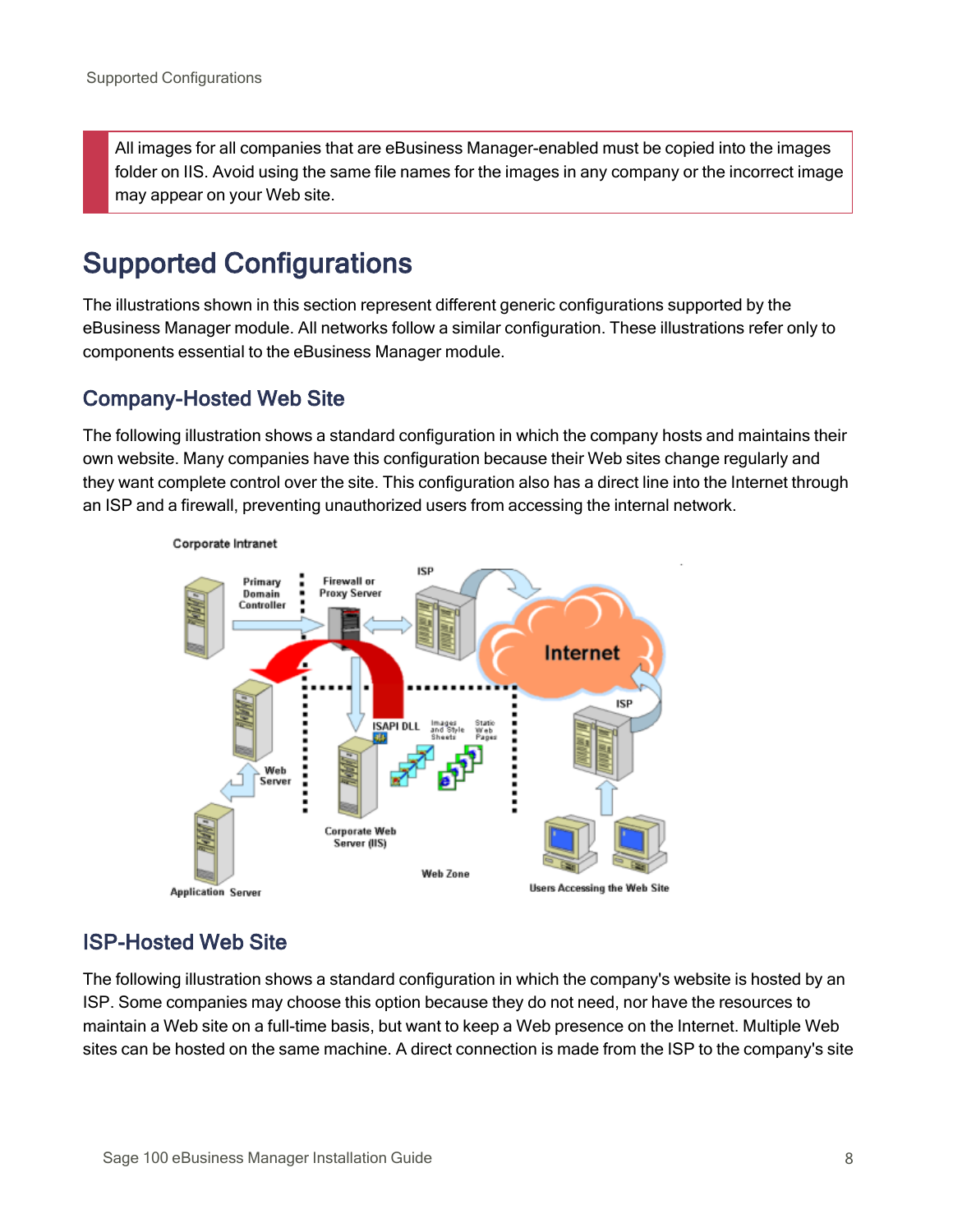where the Web Engine is located. In this situation, the company does not need to install the IIS, the ISAPI Plug-In, firewall configurations, etc. The ISP will perform these tasks for a monthly fee.



Consider ISP package options carefully and take into consideration how many people will be accessing the Internet from within the company (unless they are going to the Internet through another ISP), how much Web space will be required for your images, and what other activities you will want to do on the Internet (such as a corporate Web page). ISPs offer solutions that vary greatly in price, depending on your requirements. You may also want to consider co-locating the IIS to an ISP. Consult your Sage business partner, ISP partners, or other Internet professionals to determine what configuration is best for your business.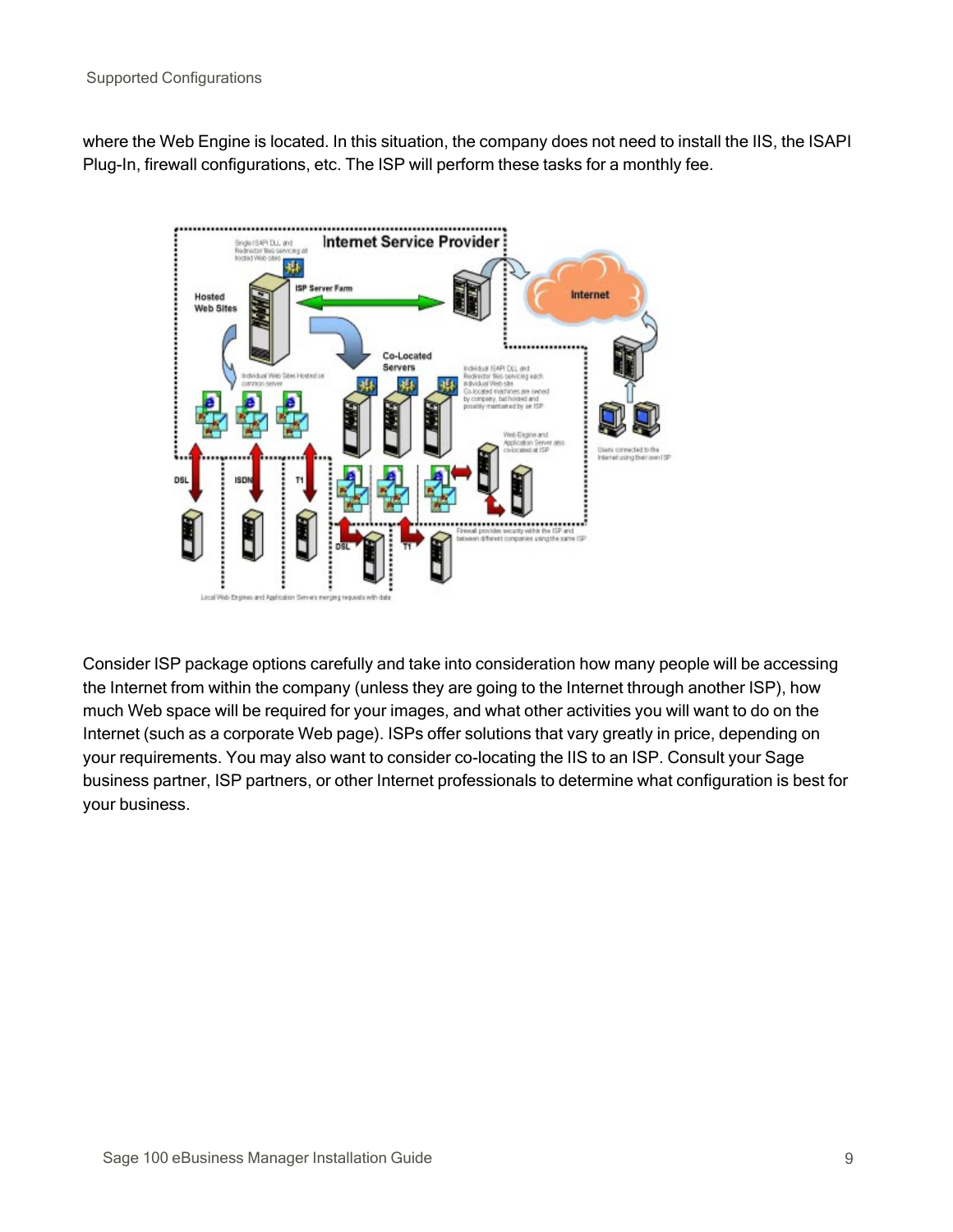# <span id="page-12-0"></span>Installation

The Web Engine and the ISAPI Plug-In are delivered on the Sage 100 installation program. This chapter covers the installation process for the Web Engine and the ISAPI Plug-In. For installation information about installing Sage 100, refer to the Installation and System Administrator's Guide, which is available on the Sage 100 [documents](http://cdn.na.sage.com/docs/en/customer/100erp/Documentation.htm) page.

# <span id="page-12-1"></span>Before Installing the Web Engine

The Web Engine is primarily responsible for the merging of HTML pages with data. You must have Sage 100 installed before installing the Web Engine. The system requirements for running the Web Engine are the same as those for Sage 100. For a complete list of system requirements, refer to the Supported Platform Matrix. To access the matrix, see article ID 47649 in the Sage Knowledgebase at support.na.sage.com.

Before installing the Web Engine, decide on one of the following configurations for incorporating SSL technology in your Web pages:

- Always use SSL encryption when redirecting requests to the Web Engine.
- Use SSL encryption for redirecting requests to the Web Engine for select Web pages (such as the Shopping Cart Web pages), when the external request to IIS uses SSL encryption.
- Never use SSL encryption when redirecting requests to the Web Engine.

Depending on which configuration you select, the bold portion of the URL in the sample MASISAPI.INI file below would differ. This URL resembles the URL to the Web Engine.

[Http Remappings] www.example.com=http://servername:2953

[Https Remappings] www.example.com=https://servername:2954

If you are configuring your system to always use SSL encryption or to use SSL encryption for select Web pages, you must generate an SSL certificate in a .pem file format before installing the Web Engine. For more information, see ["Generating](#page-17-0) an SSL Key" (page 15).

# <span id="page-12-2"></span>Installing the Web Engine

After installing Sage 100, you are ready to install the Web Engine.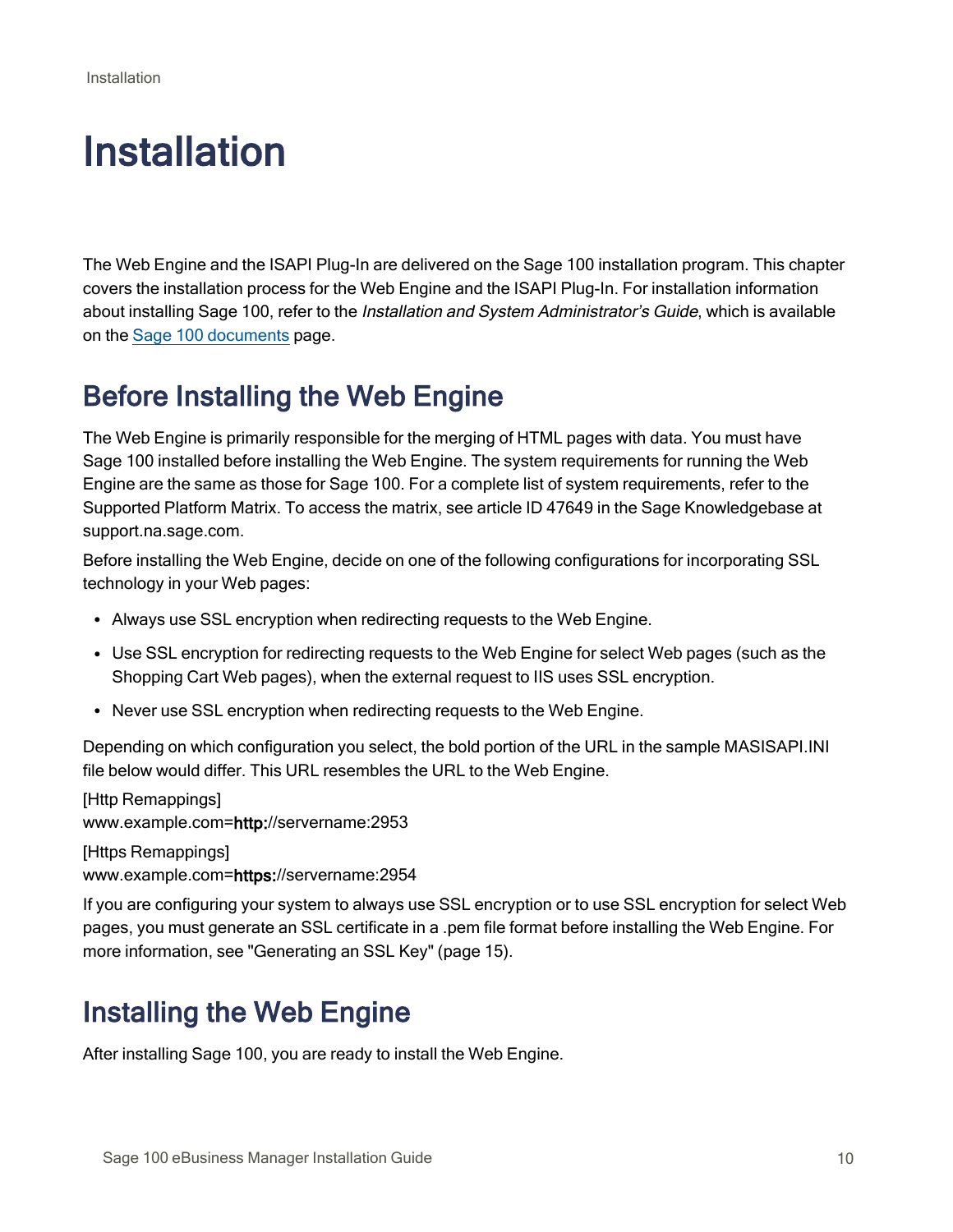Note: You must uninstall your previous Web Engine before proceeding. Because your templates may be deleted or replaced, back up any templates, .htm files, and the IW folder before uninstalling.

#### To begin the installation process

- 1. Click the applicable Sage 100 product from the installation Autorun screen, click Productivity Applications, and then click Install eBusiness Manager Web Engine to begin the installation.
- 2. After the Welcome and Software License Agreement windows appear, the Web Engine Setup program prompts you to select a destination folder. Click Browse to locate a folder.

The folder you select must not be the MAS90 folder. Sage 100 and the Web Engine can be installed on the same server, but must be installed to separate folders.

<span id="page-13-0"></span>Click Next to begin the installation process.

3. Enter the port number to use for the Web Engine. By default, the port number used by the Web Engine is 2953.

Make a note of the port number; you will need to enter it in the Port field for the Web Engine address in eBusiness Manager Options.

4. After entering the port number, you are prompted to secure your connection between IIS and the Web Engine through SSL. If your connection between IIS and the Web Engine is already secure (using a fire wall, dedicated connection, or some other proxy), you do not need to connect using SSL; however, if your connection between the IIS and the Web Engine is through the Internet, SSL is strongly recommended.

Note: Click No if you are not using SSL encryption for any of your Web pages.

If you click No in the Question dialog box, go to the next step; otherwise, complete the following:

a. Enter the SSL port number to use for the secure connection and then click Next. By default, the SSL port number used by the Web Engine is 2954.

Make note of the port number. You will need to enter it in the SSL field for the Web Engine address in eBusiness Manager Options.

b. Click Browse to browse to the location of your certificate file. The certificate must be in .pem format. Click Next.

Note: For information on creating a .pem file, see ["Generating](#page-17-0) an SSL Key" (page 15).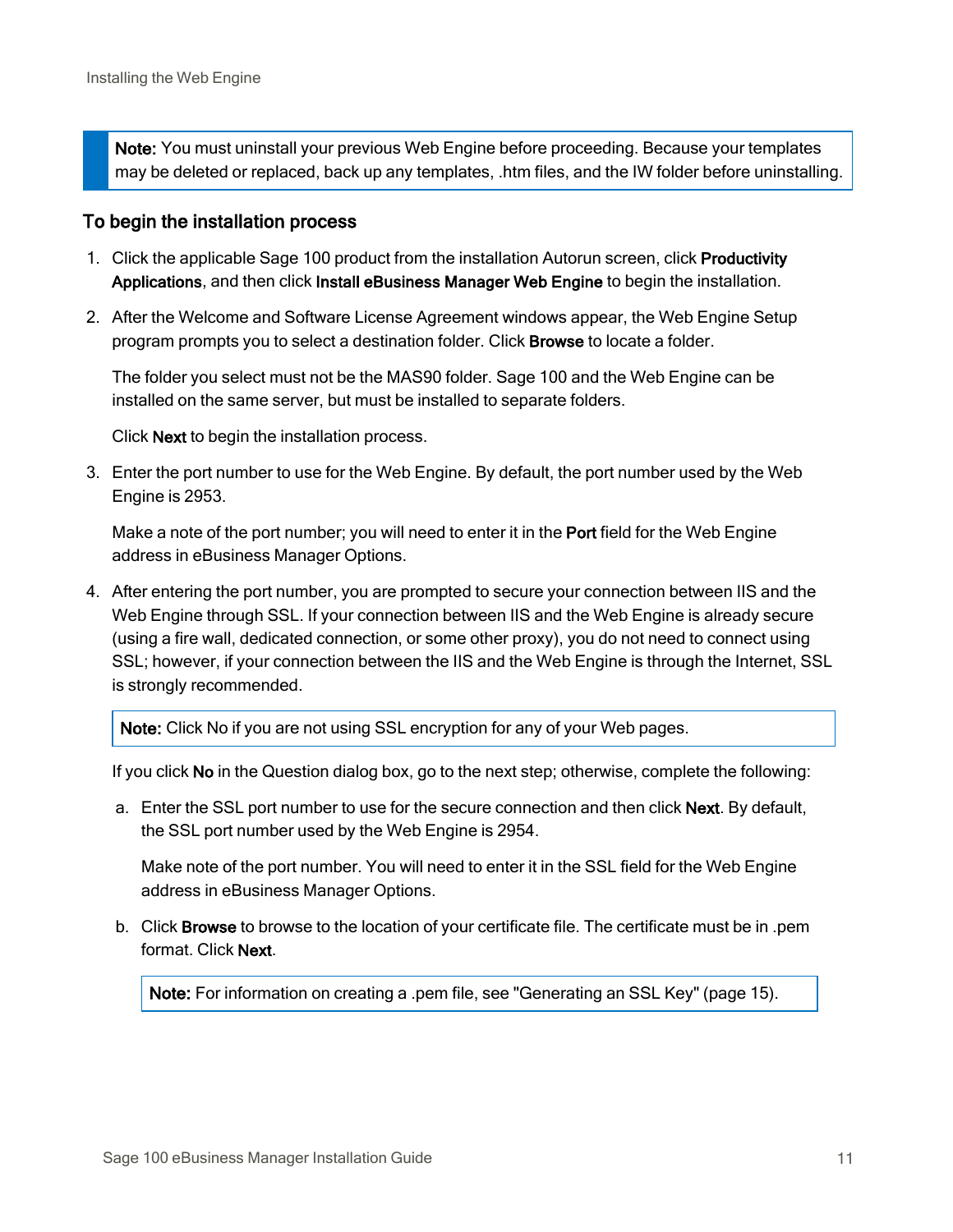5. Enter the Universal Naming Convention (UNC) path to the MAS90 folder for the installation you are making available for use with the eBusiness Manager module.

<span id="page-14-2"></span>For example, if your server's name is ACCOUNTING and the share point containing the MAS90 folder is APPS, you would enter \\ACCOUNTING\APPS\MAS90 and click Next. You can also click Browse to locate the MAS90 folder.

Note: The MAS90 folder cannot be the share point.

If you are installing the Web Engine on the same server, you must still specify the UNC path to the MAS90 folder, not the local drive path.

- 6. If you are installing the Web Engine on a SQL server, the SQL Server Information window appears. Type the server name where SQL is running.
- 7. After entering the path to the Application Server, you are prompted to select a program folder for the Web Engine program icon. Select an existing folder or type a new folder name and then click Next.
- 8. When you are prompted to configure the Web Engine as a service:
	- Click Yes to run the Web Engine as a Service.
	- Click No to run the Web Engine as an Application.

If you have completed running the Web Engine Setup program, and you want to change your configuration selection, you must uninstall the Web Engine, and re-run the Web Engine Setup program.

Important! Before uninstalling the Web Engine, create a backup of any Web templates that you modified.

<span id="page-14-3"></span>To change or view your Web Engine configuration settings, you must stop the service.

- 9. The Start Copying Files window opens. Review the settings listed and click Back to make changes or click Next to accept all.
- <span id="page-14-0"></span>10. Click Finish.

# Running the Web Engine

<span id="page-14-1"></span>To run the Web Engine as a stand-alone application, select Start menu > All Programs > Sage > Web Config. Running the Web Engine in this manner requires a persistent user logon, and this user must have sufficient permissions to access the share point and all data on the Application Server.

Note: You must access Web Config before running the service for the first time.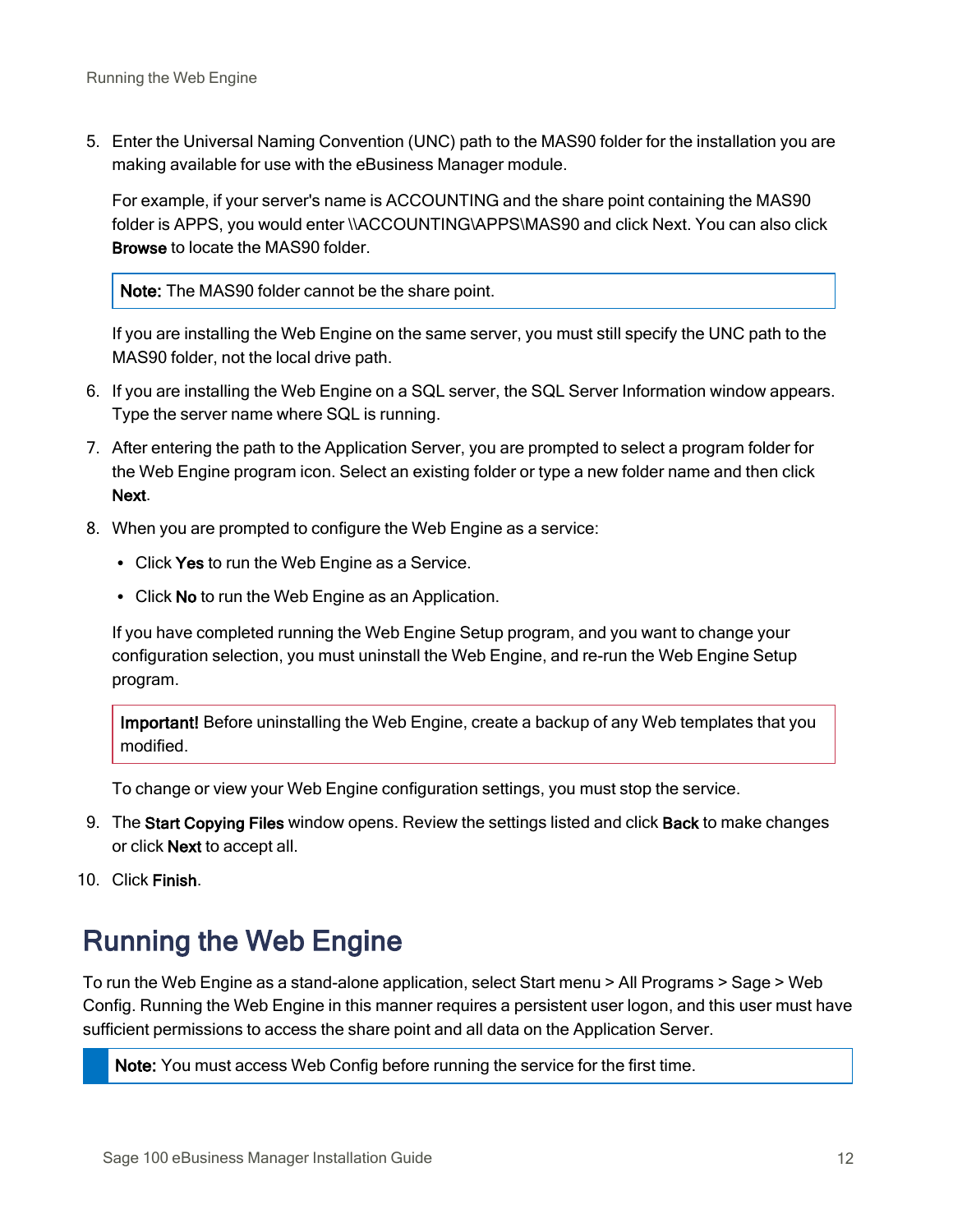### Security on the Server

The server should be protected from unauthorized access, especially if the server is in an easily accessible area. Windows server provides two features for protecting a server: screen savers and lock workstation. Use either of these features to prevent users from accessing the server on which the Web Engine is running. When choosing a screen saver, select one with minimal functionality that requires little computation by the computer.

# <span id="page-15-0"></span>ISAPI Plug-In Setup

The ISAPI Plug-In is responsible for redirecting Internet requests to the Web Engine. You must have Sage 100 and the Web Engine installed before setting up the ISAPI Plug-In. For a complete list of system requirements, refer to the [Supported](https://support.na.sage.com/selfservice/viewdocument.do?noCount=true&externalId=47649) Platform Matrix.

Note: Do not install the ISAPI Plug-In if an ISP is hosting your Web site.

#### To set up the ISAPI Plug-In

- 1. Install the ISAPI Plug-In.
- 2. Enable Web service extensions on the IIS server.
- <span id="page-15-2"></span>3. Generate an SSL key.

#### Access to the Web Engine

The Windows server on which you install the ISAPI Plug-In must have access to the server running the Web Engine, which may be behind a firewall. For a description of this security configuration, see ["IIS](#page-8-0) [Configuration](#page-8-0) Settings" (page 6).

Before installing the ISAPI Plug-In, make sure you can access your Web site from a workstation that is not connected to the main network (for example, from home or another business).

#### <span id="page-15-1"></span>Installing the ISAPI Plug-In

Follow these steps to install the ISAPI Plug-In.

Note: The ISAPI Plug-In should only be installed on a Windows Server operating system.

#### To install the ISAPI Plug-In

1. Click Browse on the Sage 100 installation program. Open the ISAPI Plug-in folder on the Windows server. The ISAPI Plug-in folder contains the following .dll files: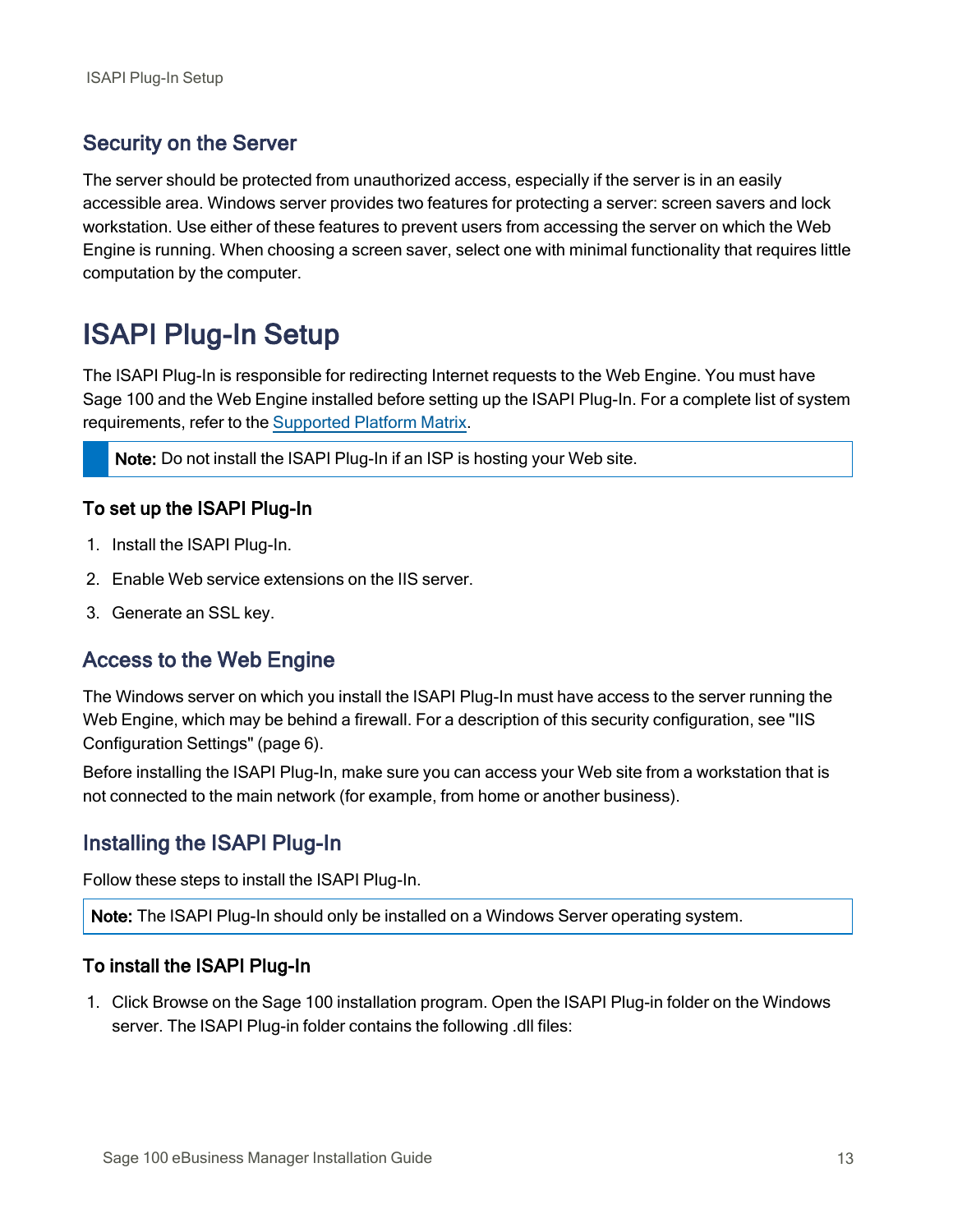- libeay32.dll
- masisapi.dll
- openssl.dll
- ssleay32.dll
- 2. Copy the four .dll files to one of the following locations. Make sure that Web users have read-only access to the Scripts folder.
	- To install the ISAPI Plug-In for multiple Web sites, copy the .dll files to the Scripts folder under the Inetpub folder.
	- To install the ISAPI Plug-In for one Web site only, copy the .dll files to the Scripts folder under the root folder of your website. Create the Scripts folder if it does not already exist.

<span id="page-16-0"></span>Note: If your IIS hosts multiple Web sites, the ISAPI Plug-In does not need to be re-installed for each Web site if the .dll files are copied to the Inetpub\Scripts folder. The ISAPI Plug-In does need to be re-installed for each Web site if the .dll files are copied to the Scripts folder in the root folder of a Web site.

- 3. To register the Server Side Include on IIS, in the Windows Control Panel, double-click Administrative Tools. Then Double-click Internet Information Services (IIS) Manager.
- 4. In the Internet Information Services (IIS) Manager window, right-click the website used for eBusiness Manager and then click Properties.
- 5. In the Properties window, click the Home Directory tab and click Configuration.
- 6. In the Application Configuration window, click either the Mappings tab or the App Mappings tab, as applicable. Click Add.
- 7. In the Add/Edit Application Extension Mapping window, in the Executable field, click Browse and browse to the location of the MASISAPI.DLL file.
- 8. In the Extension field, type PVX. Accept all other default settings, and click OK.
- 9. In the Application Configuration window, verify that PVX appears in the Application Extensions panel or the Application Mappings panel, as applicable. Click OK.
- <span id="page-16-1"></span>10. Click OK to close the Properties window.

## Installing the MASISAPI.DLL Plug-in for IIS for Windows Server

These instructions may vary depending on what versions of Windows Server you're using.

Note: The IIS Web Server roles must be fully configured and operational.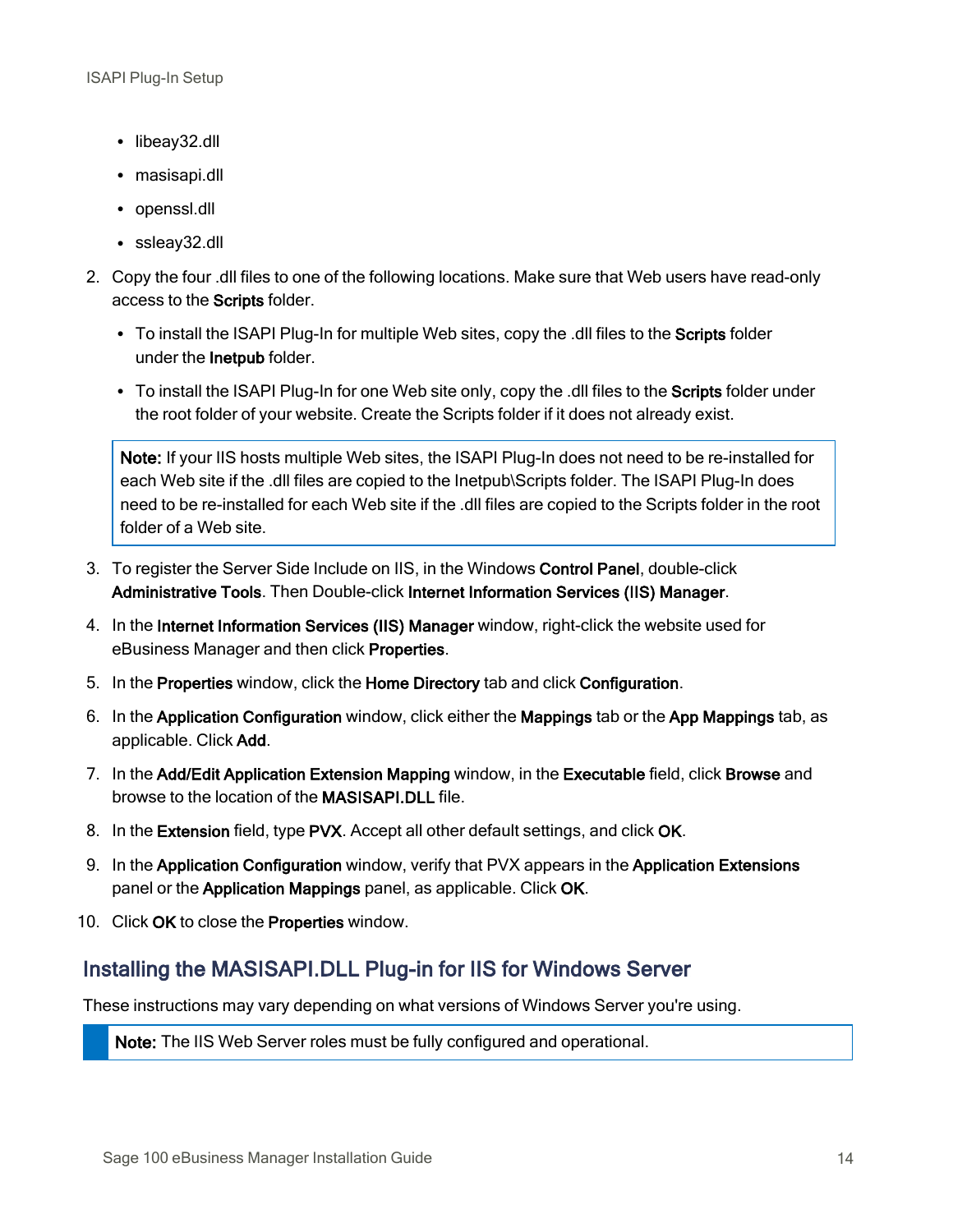#### To install the MASISAPI.DLL plug-in

- 1. Copy all the files in the ISAPI Plug-in folder found at the root of the Sage 100 installation program to the C:\Inetpub\Scripts folder in the IIS server. If the Scripts folder does not exist, create it.
- 2. In the Windows Control Panel, click Administrative Tools. Double-click Internet Information Services (IIS) Manager.
- 3. In the Internet Information Services (IIS) Manager window, on the Connections panel, double-click the server that is used for eBusiness Manager.
- 4. Expand the Sites folder and select the website where the MASISAPI.DLL file will be installed.
- 5. Double-click the Handler Mappings icon. In the Actions panel, click Add Module Mapping.
- 6. In the Add Module Mapping window, enter the following:
	- Request path: \*.pvx
	- Module: ISAPIModule
	- Executable (optional): Enter the path to the MASISAPI.DLL program file (for example, C:\Inetpub\Scripts\masisapi.dll)
	- Name: Sage EBM ISAPI
- 7. Click Request Restrictions.
- 8. On the Mapping tab, clear the Invoke handler only if request is mapped to check box.

Note: Do not modify the settings in the Request Restrictions field.

- 9. Click OK to close the Request Restrictions window.
- 10. Click OK to add the Module Mapping.
- <span id="page-17-0"></span>11. In the Do you want to allow this ISAPI extension message dialog box, click Yes.

## Generating an SSL Key

To use the SSL capabilities of the Web Engine, create a .pem file that contains both the certificate and your private key in X509 format.

If you are unfamiliar with generating a certificate for secure transactions, consult a network consultant or business partner.

## <span id="page-17-1"></span>Modifying the ISAPI for Hosting Multiple SSL Sites

Because Host Header Names are not supported with Secure Socket Layer (SSL), if you are hosting multiple SSL Web sites from one Web server, the SSL proxy server will have difficulties locating the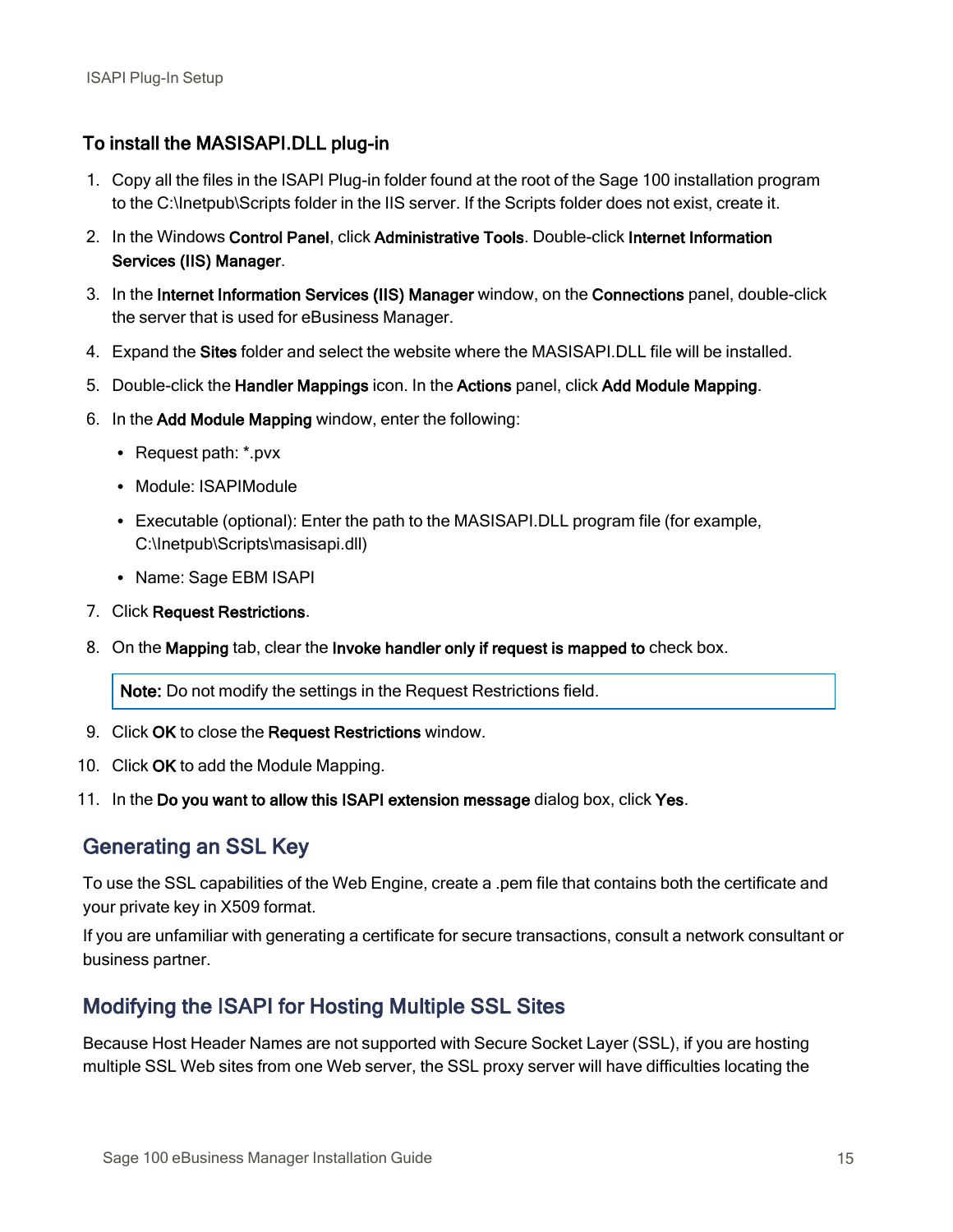correct SSL Web site that a client browser requests.

To resolve this problem, if you are hosting multiple SSL Web sites from one Web server, you must distinguish each SSL Web site with a different TCP port and modify the MASISAPI.ini file. If there are multiple MASISAPI.ini files on the Web server, one for each SSL Web site, then modify each MASISAPI.ini file.

This procedure is not necessary if each Web server is hosting just one SSL Web site or none at all.

Note: You can place one MASISAPI.ini with all company information in the C:\Windows folder for all the SSL Web sites to share.

#### To modify the MASISAPI.ini file

- 1. Open the MASISAPI.ini file in Notepad. The MASISAPI.ini file is located in the root folder of each website.
- 2. Add an entry for the server and port that the proxy is using to access each SSL Web site. Use the following example to determine the entry to add:

#### Example

Your Web server hosts two SSL Web sites. The Web server's IP address is 123.4.56.789. The first SSL Web site uses port 441 and its URL is https://website1.example.com. The second SSL Web site uses port 442 and its URL is https://website2.example.com. Based on this example, type the following entry:

[Http Proxy Remappings] 123.4.56.789:441=https://website1.example.com 123.4.56.789:442=https://website2.example.com

3. On the File menu, click Save.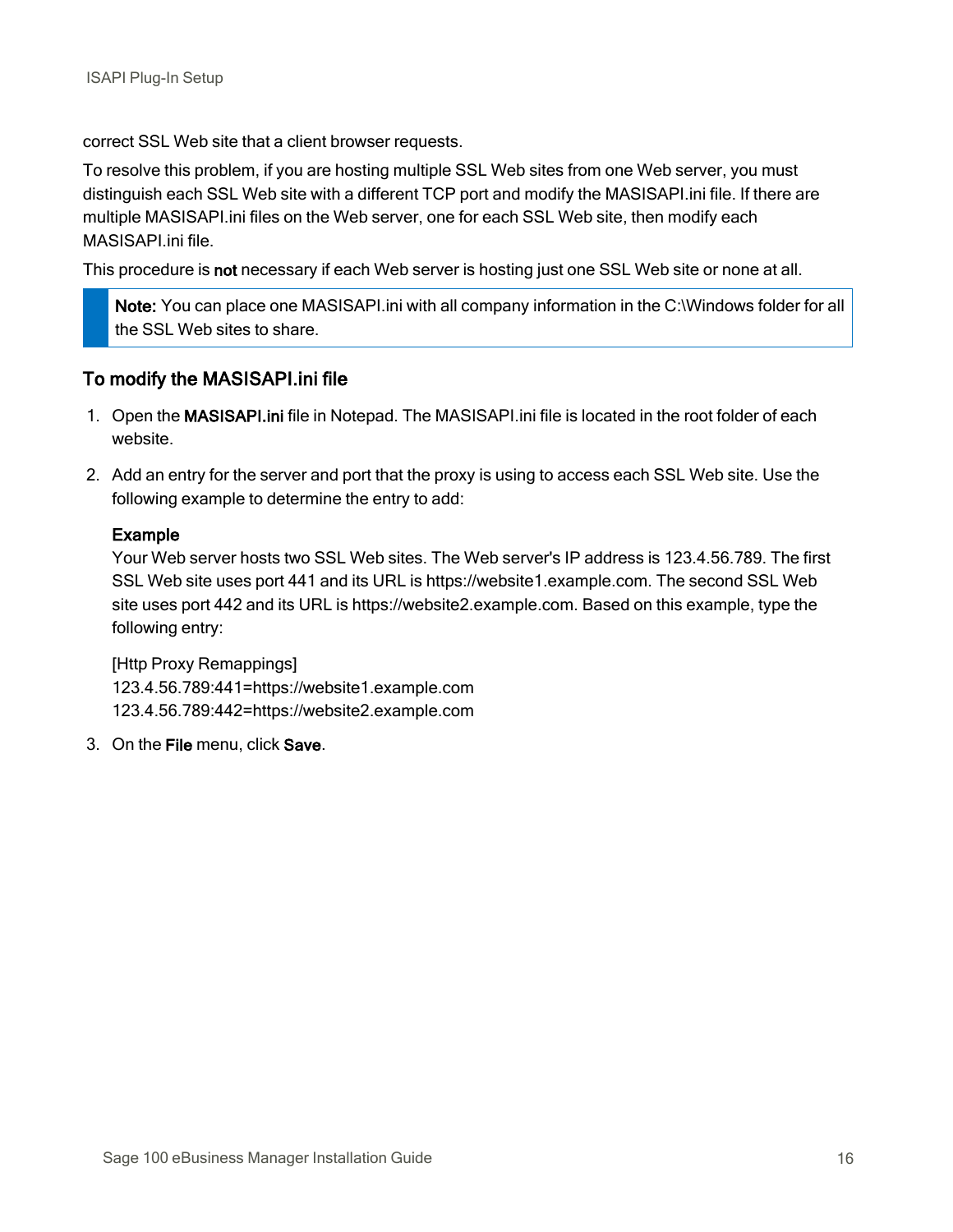# <span id="page-19-0"></span>Installation Checklist

Use the following checklist to step through the installation. Make note of the information you enter during the installation for future reference. You can print the ["Installation](#page-21-0) Settings Worksheet" (page 19) to keep track of the information.

- 1. Install or upgrade the software on your Application Server.
- 2. To enable secure Web transactions, you must first generate a certificate. For more information, see ["Generating](#page-17-0) an SSL Key" (page 15).
- 3. Create a share point to the Application Server that has access to the MAS90 folder. You probably have this share point if you are using Crystal Reports or the ODBC driver.
- 4. Install the Web Engine. Specify the folder to the Application Server during the installation. Use a UNC formatted path for the highest level of compatibility. If you are running the Web Engine as a Service, make sure the service account has local administrative rights as well as access to the UNC path to the MAS90 folder. Do not use the built-in Windows Local System account, because it cannot access other servers via a UNC.
- 5. The installation process prompts you for a port number. The default TCP port used is 2953. The port number entered at the Port field for the Web Engine address in eBusiness Manager Options must match the port number entered during the installation process. For security reasons, do not use port 80 for the Web Engine.

Note: The port the Web Server is listening on needs to be different than port 80, which is used by IIS.

- 6. The installation process prompts you for a SSL port number. The default SSL port used is 2954. The SSL port number entered at the SSL Port field for the Web Engine address in eBusiness Manager Options must match the SSL port number entered during the installation process. Enter the path of the certificate the you created. For security reasons, do not use port 443.
- 7. The Web Engine is usually installed on an internal server that is behind the firewall. For this reason, you may need two IP addresses: one for the server's address from outside the firewall, and one for the server's address from within the firewall (an alias IP address that cannot be accessed from outside the firewall).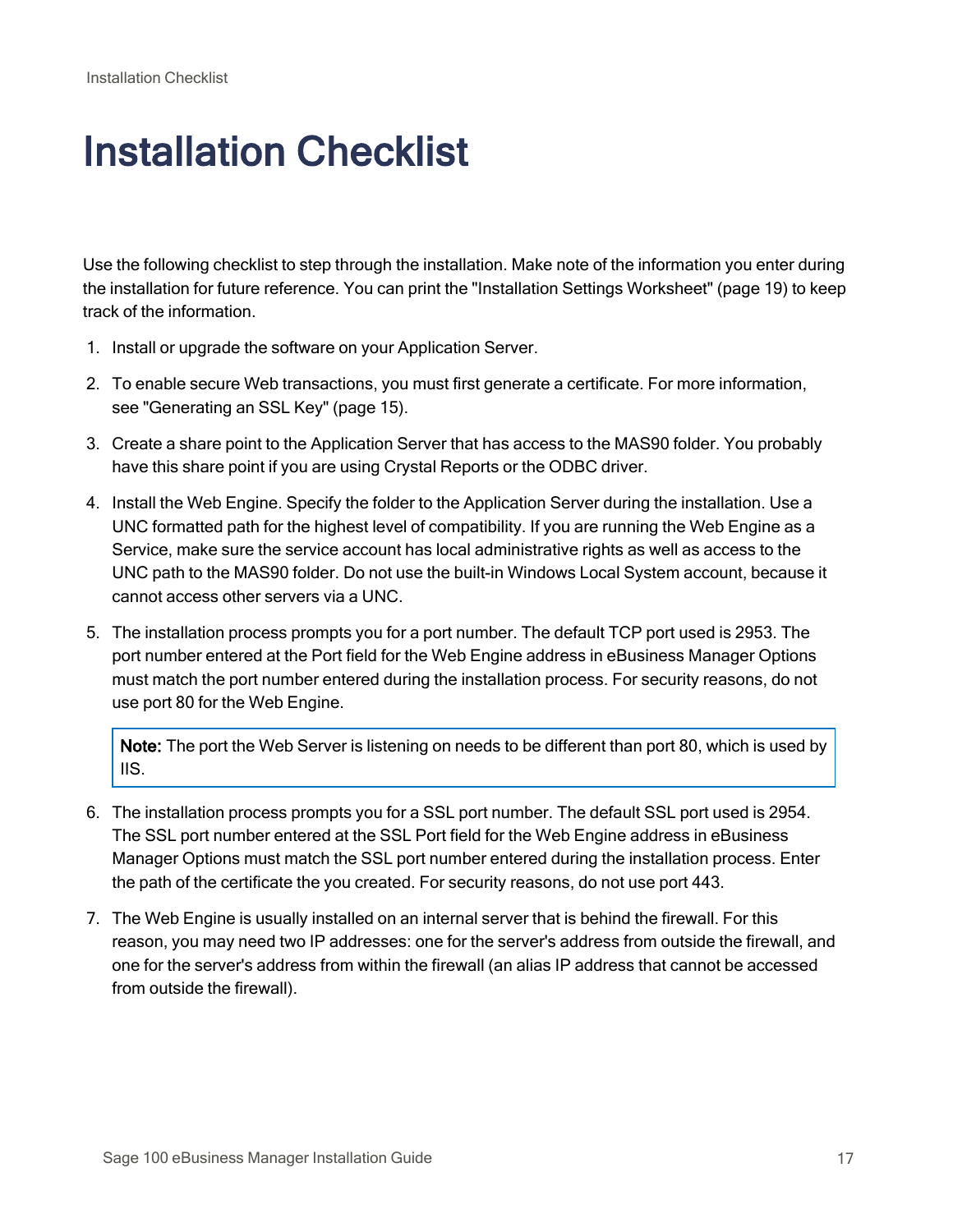8. Contact your ISP or your IS department for the IP address and port of your SMTP server (the port is usually 25). You will need this server to send e-mail from the Web Engine.

If you are using an ISP to host your Web site, you are now ready to start configuring the software. Skip to the Configure the eBusiness Manager module step.

- 9. If you are setting up your own IIS, make sure you can access your Web site from a workstation not connected to the main network (for example, from home or another business). You must make sure your Web server or Web site can be accessed through the Internet. Install the ISAPI Plug-In.
- 10. Configure the eBusiness Manager module.

Use information found in the Help system, and provide the following information:

- Web Engine URL or IP Address of the IIS
- The Inside Firewall IP address of the Web Engine and port it will be using.

Each of these services runs on a specific TCP port. Use default ports when possible. The IP address of the SMTP server must be entered in Company Maintenance.

11. Use FTP or some other transport mechanism to update the IIS configuration files and all images, JavaScripts, and style sheets being used by the server. For more information, see Publish Files to the Internet in the Help system.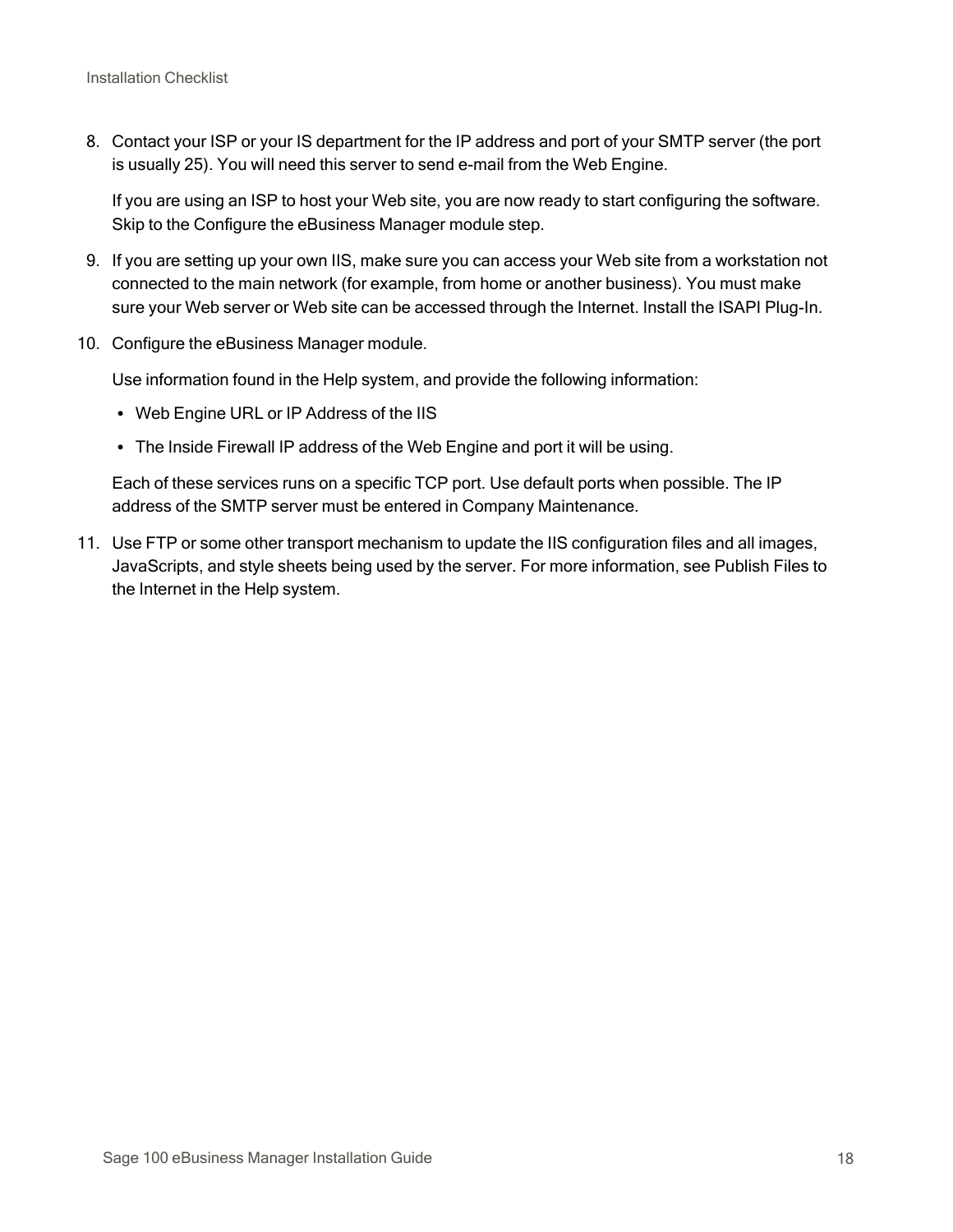# <span id="page-21-0"></span>Installation Settings Worksheet

| <b>Setting</b>                 | <b>Note</b> |
|--------------------------------|-------------|
| <b>Application Server Name</b> |             |
| <b>Share Point</b>             |             |
| Port Number                    |             |
| <b>IIS Standard</b>            |             |
| <b>IIS SSL</b>                 |             |
| Web Engine Standard            |             |
| <b>SSL Port Number</b>         |             |
| <b>IP Address</b>              |             |
| <b>Outside Firewall</b>        |             |
| <b>Inside Firewall</b>         |             |
| <b>SMTP IP Address</b>         |             |
| SMTP IP Port                   |             |
| Web Engine URL or IP Address   |             |

Installation Settings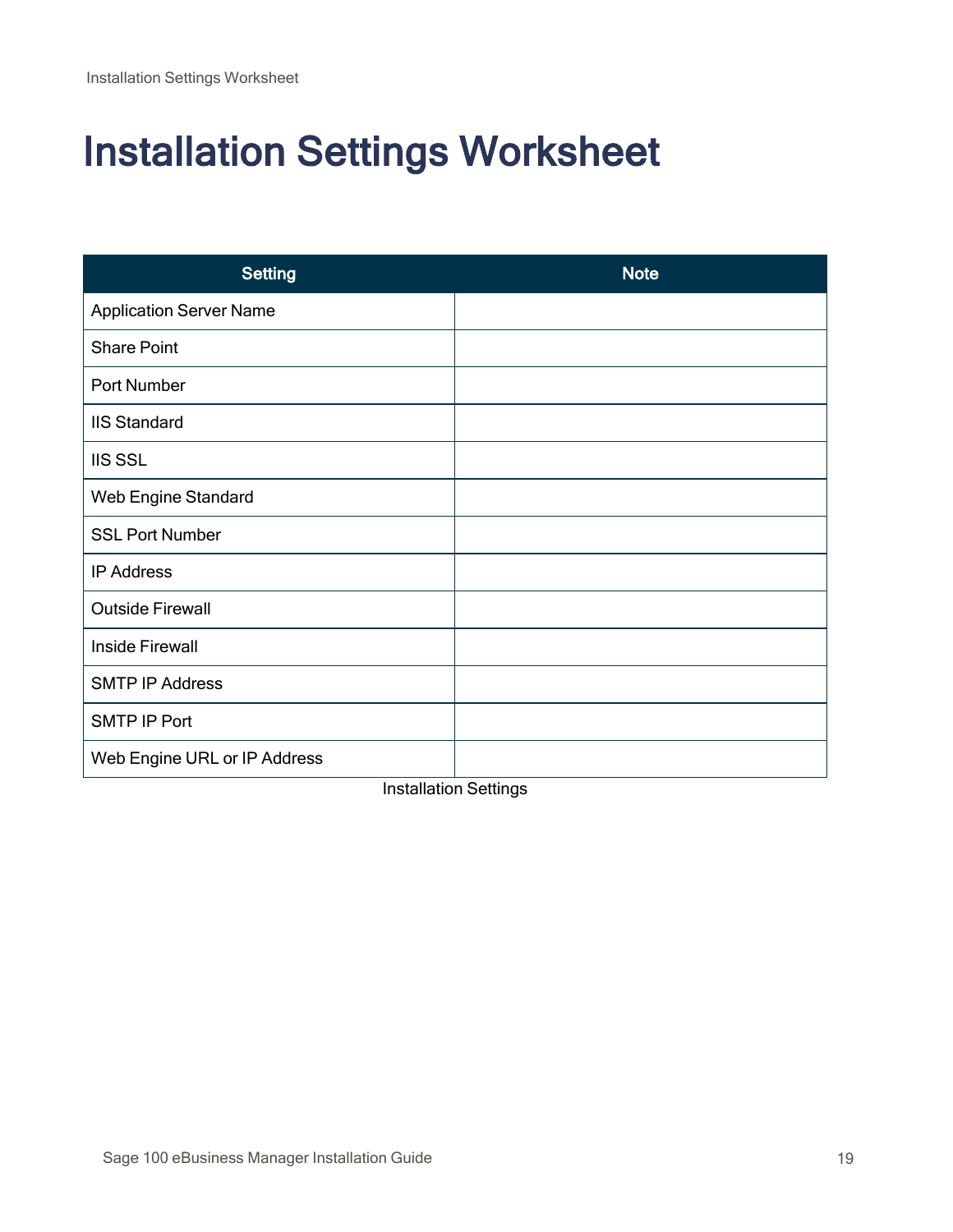# <span id="page-22-0"></span>**Troubleshooting**

The eBusiness Manager module incorporates a number of different technologies that must communicate together in order for the product to function properly. (There are three server-based software programs that function independently of each other in the eBusiness Manager architecture.)

# <span id="page-22-1"></span>Installation Troubleshooting

To effectively troubleshoot the installation, you must narrow the scope of the problem. Define your problem and follow the troubleshooting steps that will assist you in determining the cause of the problem and its solution.

#### To determine the problem

- 1. Did you receive a logon screen, or Products and Services (.store) page? If so, the problem may be with the configuration of the data files. Verify that all your items and customers are Internetenabled and that users have been set up.
- 2. Is there a link on your Web page? Verify that the home page has a link to the eBusiness Manager module. Somewhere on the Web page there should be a link to the following:

IW\_Login.m4p.pvx?;login (for .order customers.)

IW\_Products.m4p.pvx?products\_no\_tree?company=xxx (for .store customers and when not using frames.)

or

IW\_Products.m4p.pvx?products?company=xxx (for .store customers and when using frames.)

For more information, see "To manually [configure](#page-8-1) the ISAPI Plug-In" (page 6).

- 3. Can you access your home page? If you receive any kind of error (for example, File Not Found, Forbidden, or Access Denied) check the IIS to verify that you have appropriate rights to your Web folder. Verify that your connection to the Internet through your ISP is functioning correctly.
- 4. In a browser pointing to an IIS URL, can you run the DEBUG.PVX program? When you type DEBUG.PVX, you should receive information about the ISAPI Plug-In.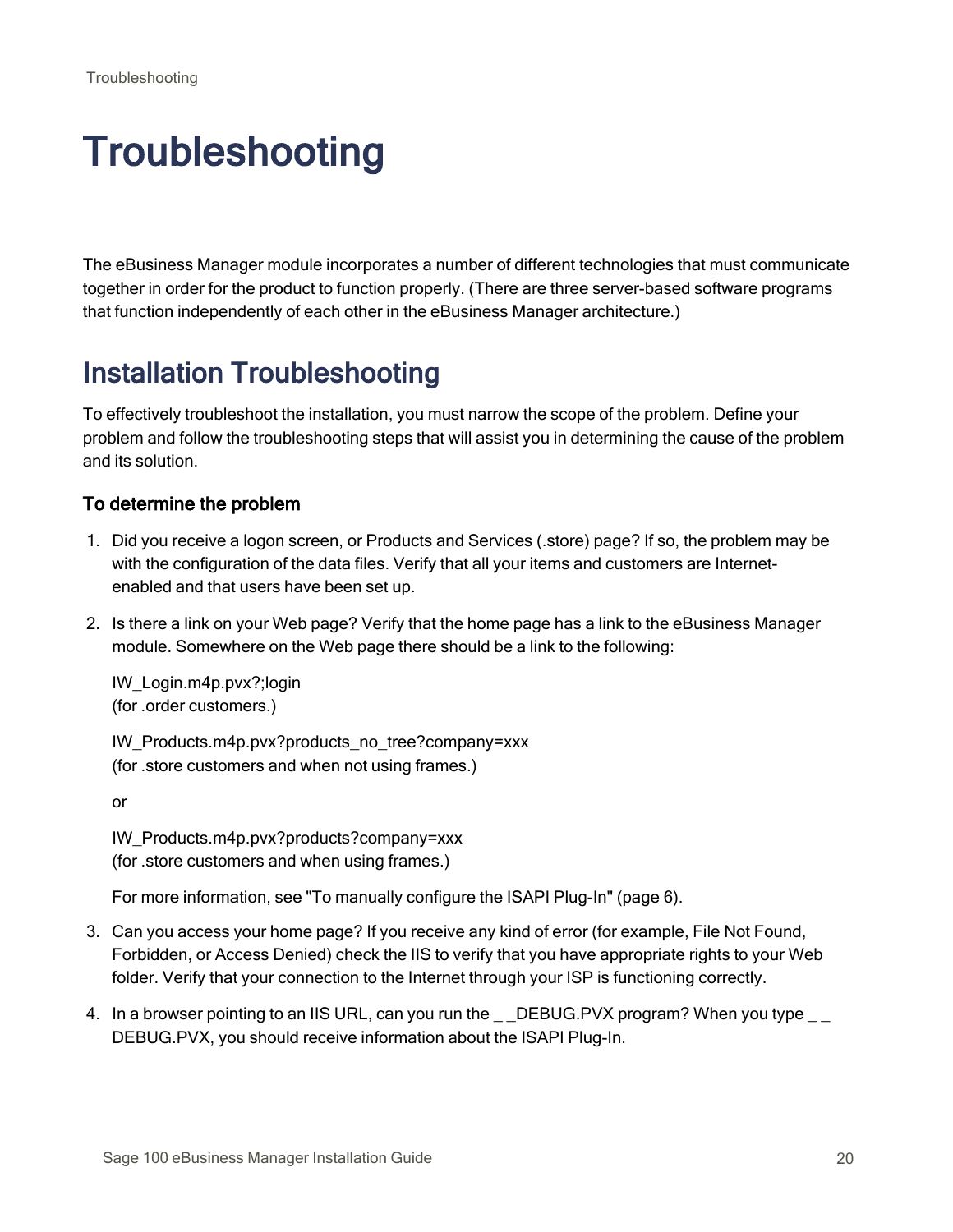If you receive an Error 404 when running this program, the ISAPI Plug-In is not installed or configured correctly.

If you receive information from the server, make sure the Redirection field is configured and formatted properly (for example, http://www.example.com:2953). Verify that there is an "http" and the slashes are in the correct direction.

Changes to the configuration files should be made on the application server and re-published to the IIS server. This verifies that all components of the eBusiness Manager module have the same configuration details.

5. Check the connectivity between the IIS and the server where the Web Engine is running. Make sure you can transmit from the IIS to the Web Engine and vice-versa.

This is most likely a firewall issue. If you receive an ISAPI error, there is a good chance that the firewall is not configured to allow messages through to the Web Engine. Consult with your network administrator about opening a port through the firewall so that information can be communicated through the Internet.

- 6. If you receive a message, "Unable to establish connection (4)", make sure the Web Engine is running. For more information, see ["Running](#page-14-0) the Web Engine" (page 12).
- 7. Make sure the path to the Application Server is correct in the context of the user who is logged onto the Web Engine. The path to the Application Server can be found in the webhide.ini file in the \Webeng\home\lib\\_web folder. Make sure the Application Server has a share point and the UNC is used as the path to the Application Server. Do not use a mapped drive.
- 8. Security and permissions are the most likely cause of problems with connectivity. If the above solutions do not solve your problem, then to troubleshoot security and permissions, open up access so you are not hindered by firewalls and user security from the Web site down to the Application Server. Start closing the security holes until you find the problem (restricting firewall access, user, and file permissions).
- 9. If you cannot see any images on your Item Detail page, verify the images are posted to the \wwwroot\images folder. Use FTP or some other transport mechanism to copy images up to the IIS.
- 10. If you are receiving syntax errors, or your Web pages do not appear correct, make sure your style sheets and JavaScripts have been published to the Web site.

# <span id="page-23-0"></span>Browser-Related Error Messages

The following error message is an example of an error that your users may receive. Following the instruction for the error message may help resolve the error.

Problems with this Web page might prevent it from being displayed properly.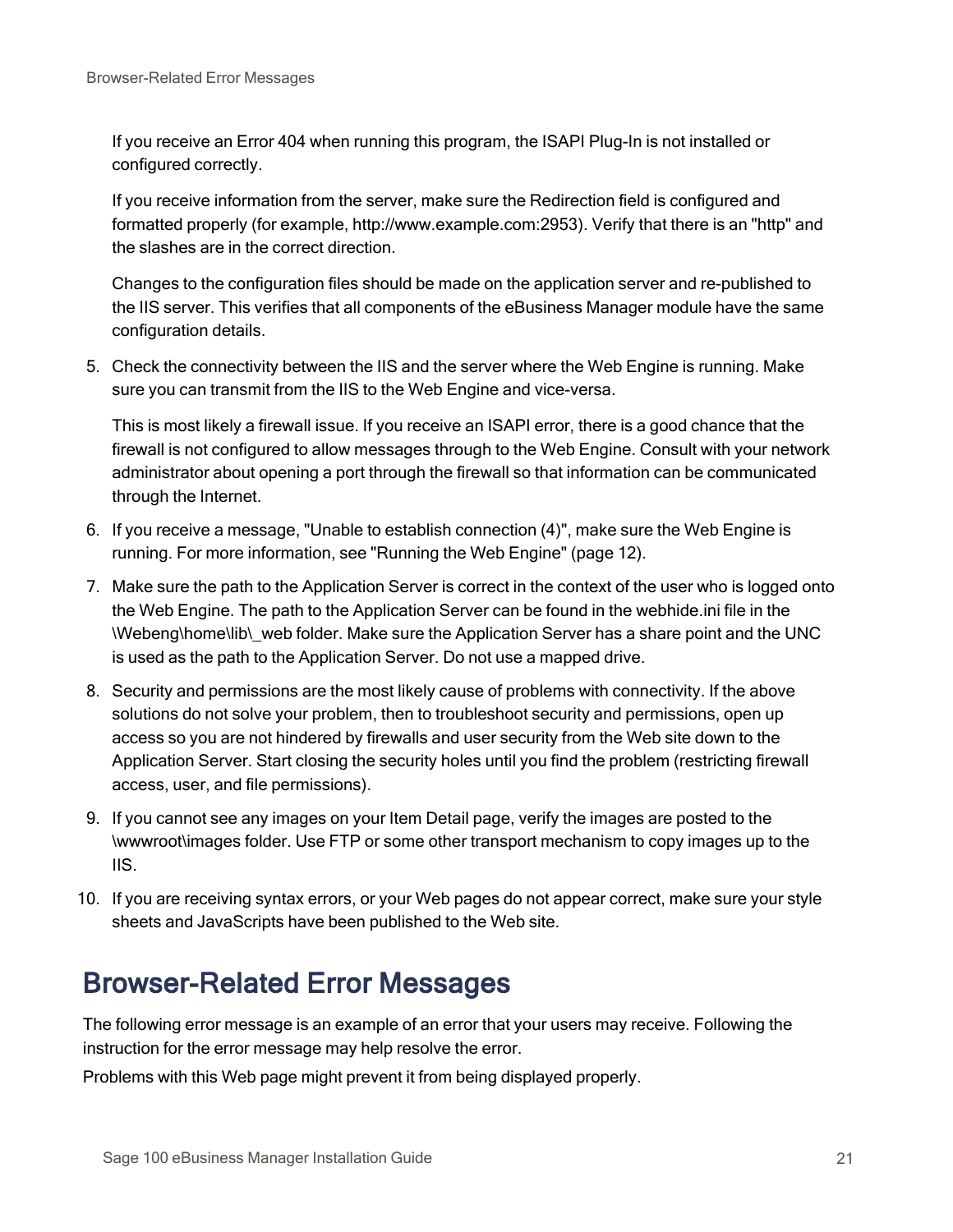- Make sure your JavaScripts have been published to the Web site. You must publish images, JavaScripts, and style sheets to the IIS Web site before eBusiness Manager can be used.
- If the page is hanging or not loading correctly, adjust the delay setting at the MASISAPI.ini Delay (millisecond) field in eBusiness Manager Options to a higher number (for example, 3000), and then publish the MASISAPI.ini file.

# <span id="page-24-0"></span>Web Engine Error Messages

When starting the Web Engine, you may encounter one of the following error messages. Following the instructions for each error message may help resolve these errors. If you receive an error message during the Web Engine startup, users cannot access your Web site until the condition is resolved.

• The directory specified is being serviced by another Web Engine.

Another Web Engine has been configured and is running using the data to which this Web Engine is pointing. Only one Web Engine can point to the Application Server where the data is residing. Point your Web Engine to a different Application Server. The Web Engine is attempting to create and lock a file called webserv.lck in the ..\MAS90\IT folder. If it receives a busy signal, another user is using this data.

• Error XXX occurred when attempting to open the Server path.

When the Web Engine tries to create or lock the webserv.lck file on the Application Server, an error occurs; it may be a permissions error or an invalid path. The most common error condition is an Error 12. If the eBusiness Manager module is not installed to the path specified, the Web Engine returns an Error 12.

• The path specified is invalid or does not exist.

The path specified in the webhide.ini file is invalid or cannot be reached by the user currently logged onto the server, or the user account set up for the Web Engine Service. If this path is incorrect use Notepad to make the appropriate changes, or check permissions for the user logged on to make sure the user has adequate rights to the share point.

# <span id="page-24-1"></span>ISAPI Error Messages

When accessing an eBusiness Manager Web site, you may encounter one of the following error messages generated by the ISAPI. Following the instructions for each error message may help resolve these errors.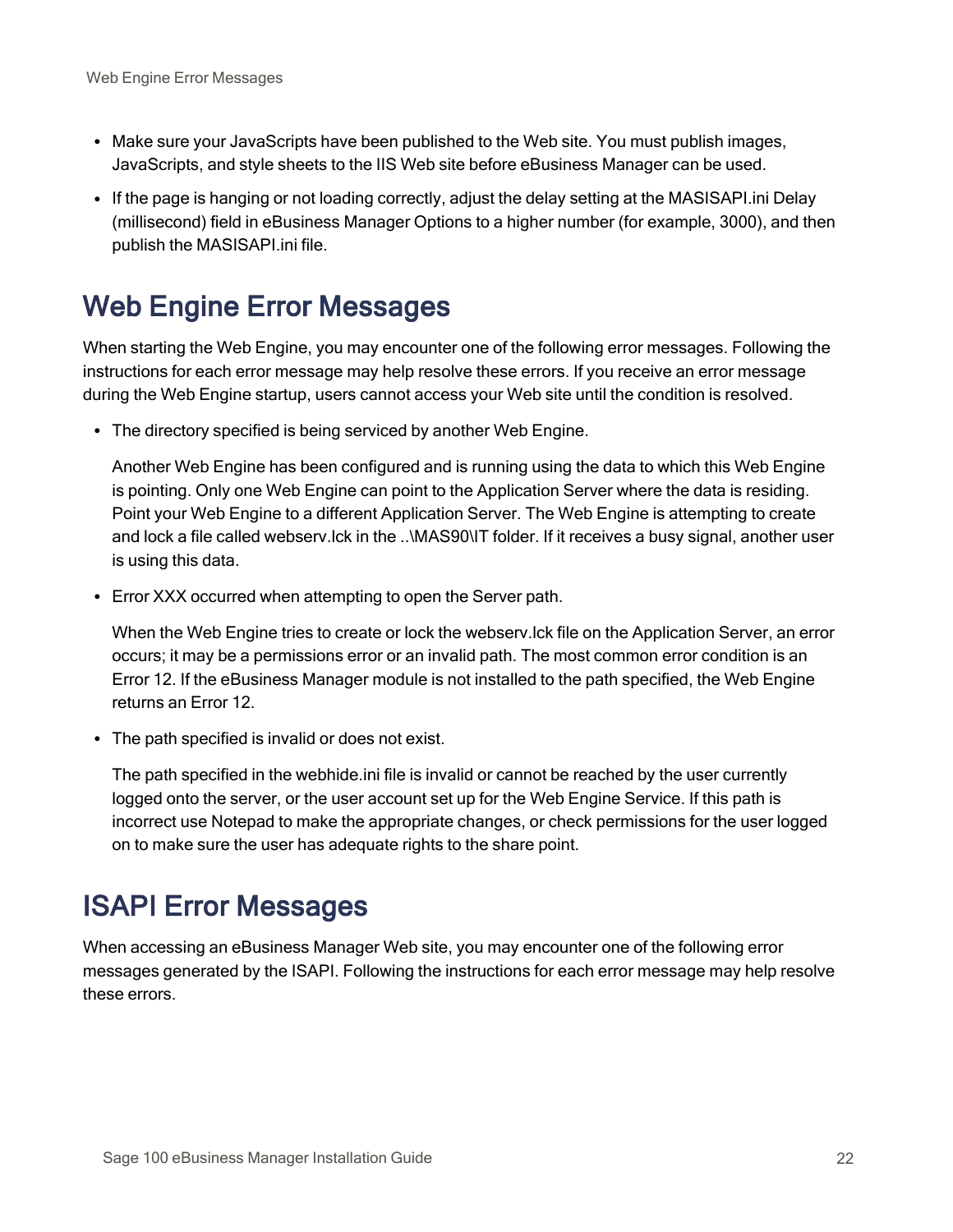• Unable to resolve the host name.

The Web Engine name or IP is incorrect. Verify that you can ping the name or IP address from the IIS server. Verify that the name or IP address of the Web Engine is spelled correctly in the MASISAPI.ini file. If you manually edit the MASISAPI.ini file, be sure to make the same changes in eBusiness Manager Setup Options as well.

- Unable to establish a connection
	- The Web Engine has stalled or is not running. If you are running the Web Engine as a service, you can verify whether it has stalled or stopped. Open a Web browser and type http://127.0.0.1:PORT/IW\_Login.m4p;login (where PORT is the port at which the Web Engine is running). If you get a Business to Business logon prompt, then the Web Engine is running. Stop and restart the service. If the Web Engine still does not start, then contact Sage for further assistance.
	- The Web Engine port number in the MASISAPI. ini file is incorrect or missing. Open the MASISAPI.ini file in Notepad, and verify that the port number in the file matches the port number displayed on the Web Engine Configuration window and eBusiness Manager Setup Options.
	- The Web Engine port is blocked. A router and/or firewall may be the cause. Sage cannot assist in the configuration or troubleshooting of routers and firewalls.
- Unable to establish an SSL connection.

The Web Engine is connected to the ProvideX server, but the server is running a non-secured port or protocol. To make the Web site non-secure, change the remapping information in the MASISAPI.ini file from https:// to http://. To keep the Web site secure, make sure the port is running SSL on the ProvideX Web server.

- SSL handshake with server failed.
	- The Web Engine is not configured for SSL. If this is the case, both of your Web Engine ports in eBusiness Manger Setup Options should be set to the same value. The MASISAPI.ini should reflect these values as well.
	- The SSL entry in the MASISAPI.ini file is missing or incorrect. If SSL encryption is enabled on the Web Engine, then the remapping information in the MASISAPI.ini should read https://.
	- The SSL certificate is invalid or is not in the correct format. The SSL certificate should be in X509 format with a .pem file extension. If this is correct, then contact your SSL certificate provider for further assistance in resolving this issue. Sage cannot assist in troubleshooting SSL certificate issues.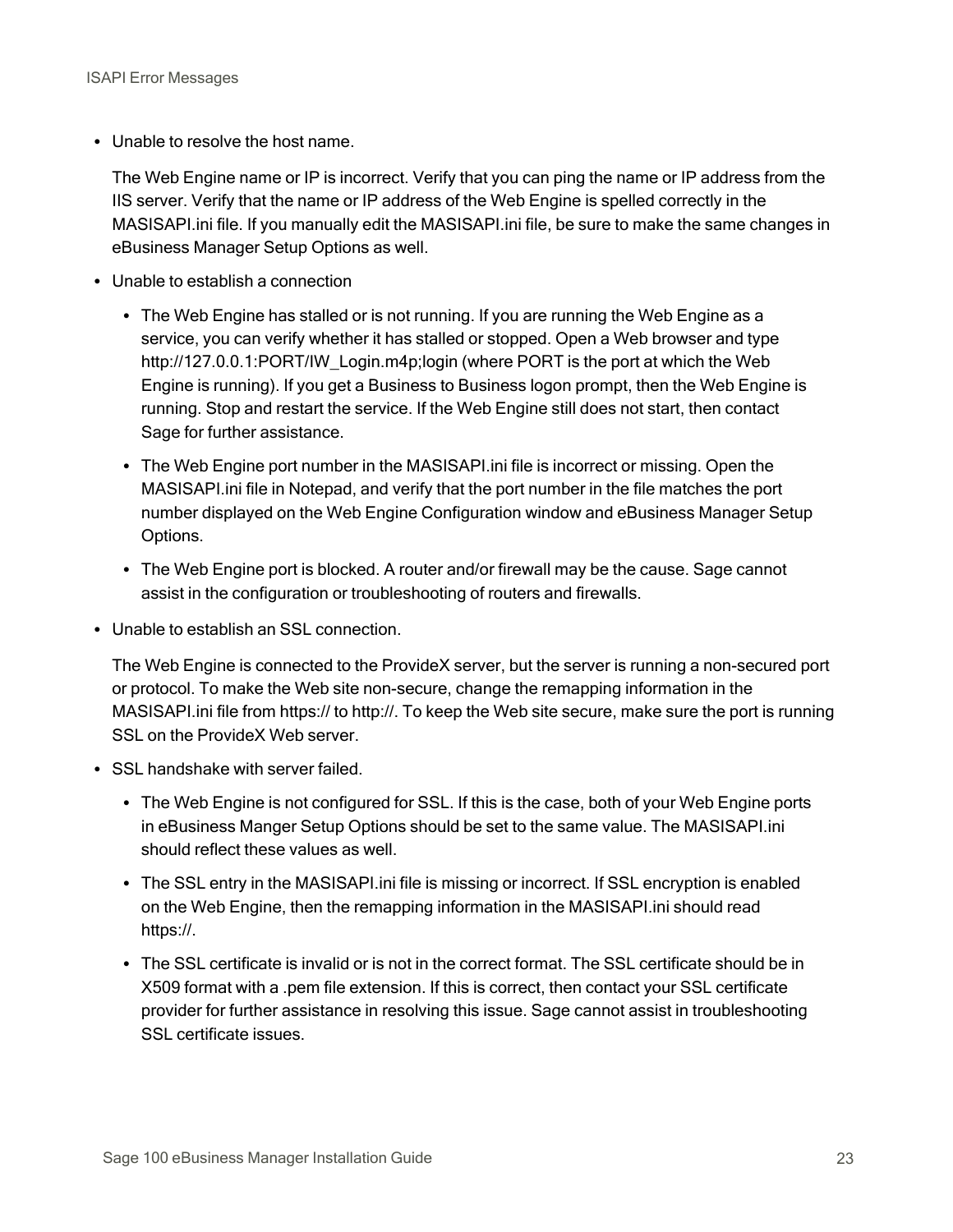• Unable to write the socket connection

The TCP/IP connection with the ProvideX server was unexpectedly disconnected. The ProvideX Web server has stalled or encountered an error. If you are running the Web Engine as a service, you can verify whether it has stalled or stopped. Open a Web browser and type http://127.0.0.1:PORT/IW\_Login.m4p;login (where PORT is the port at which the Web Engine is running). If you get a Business to Business logon prompt, then the Web Engine is running. Stop and restart the service. If the Web Engine still does not start, then contact Sage for further assistance.

- The connection with the server was reset.
- The TCP/IP connection with the ProvideX server was unexpectedly disconnected. The ProvideX Web server has stalled or encountered an error. If you are running the Web Engine as a service, you can verify whether it has stalled or stopped. Open a Web browser and type http://127.0.0.1:PORT/IW\_Login.m4p:login (where PORT is the port at which the Web Engine is running). If you get a Business to Business logon prompt, then the Web Engine is running. Stop and restart the service. If the Web Engine still does not start, then contact Sage for further assistance.
- Unable to read from the socket connection.

The TCP/IP connection with the ProvideX server was unexpectedly disconnected. The ProvideX Web server has stalled or encountered an error. If you are running the Web Engine as a service, you can verify whether it has stalled or stopped. Open a Web browser and type http://127.0.0.1:PORT/IW\_Login.m4p;login (where PORT is the port at which the Web Engine is running). If you get a Business to Business logon prompt, then the Web Engine is running. Stop and restart the service. If the Web Engine still does not start, then contact Sage for further assistance.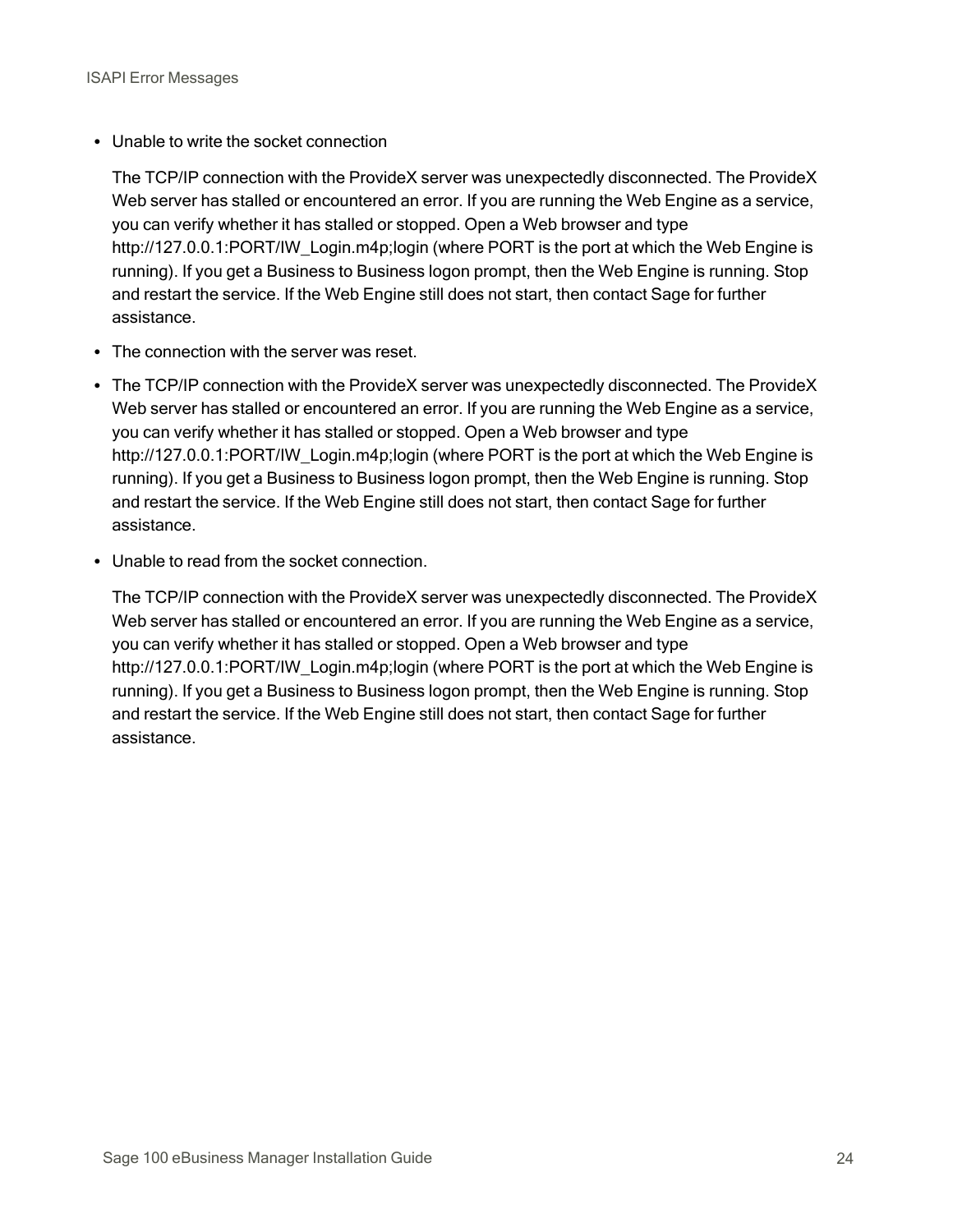# <span id="page-27-0"></span>Index

## A

Application Server architecture [2](#page-4-2) configuration settings [2](#page-4-3) overview [2](#page-4-1) architecture [2](#page-4-0)

## C

checklist, installation [17](#page-19-0) configuration examples company hosted Web site [8](#page-10-1) ISP Hosted Web Site [8](#page-10-2) Internet Information Services (IIS) [6](#page-8-0) Web Engine [4](#page-6-0) copying images [7](#page-9-1)

## E

eBusiness Manager architecture [2](#page-4-0) overview [1](#page-3-0) error messages browser related [21](#page-23-0) Web Engine [22](#page-24-0)

## H

how to use this installation guide [1](#page-3-1)

## I

images copying [7](#page-9-1) publishing [7](#page-9-0) installation checklist [17](#page-19-0) installing Internet Information Services (IIS) [5](#page-7-1) ISAPI Plug-In [10](#page-12-0), [13](#page-15-1) Web Engine [10](#page-12-0) Internet Information Services (IIS) architecture [2](#page-4-4) configuration settings [6](#page-8-0) installation steps [5](#page-7-0) overview [5](#page-7-0) ISAPI Plug-In [6](#page-8-0) access to Web Engine [13](#page-15-2) hosting multiple SSL sites [15](#page-17-1) installing [13](#page-15-1) manually configuring [6](#page-8-0) registering the Server Side Include (SSI) [14](#page-16-0)

## J

JavaScripts, publishing [7](#page-9-0)